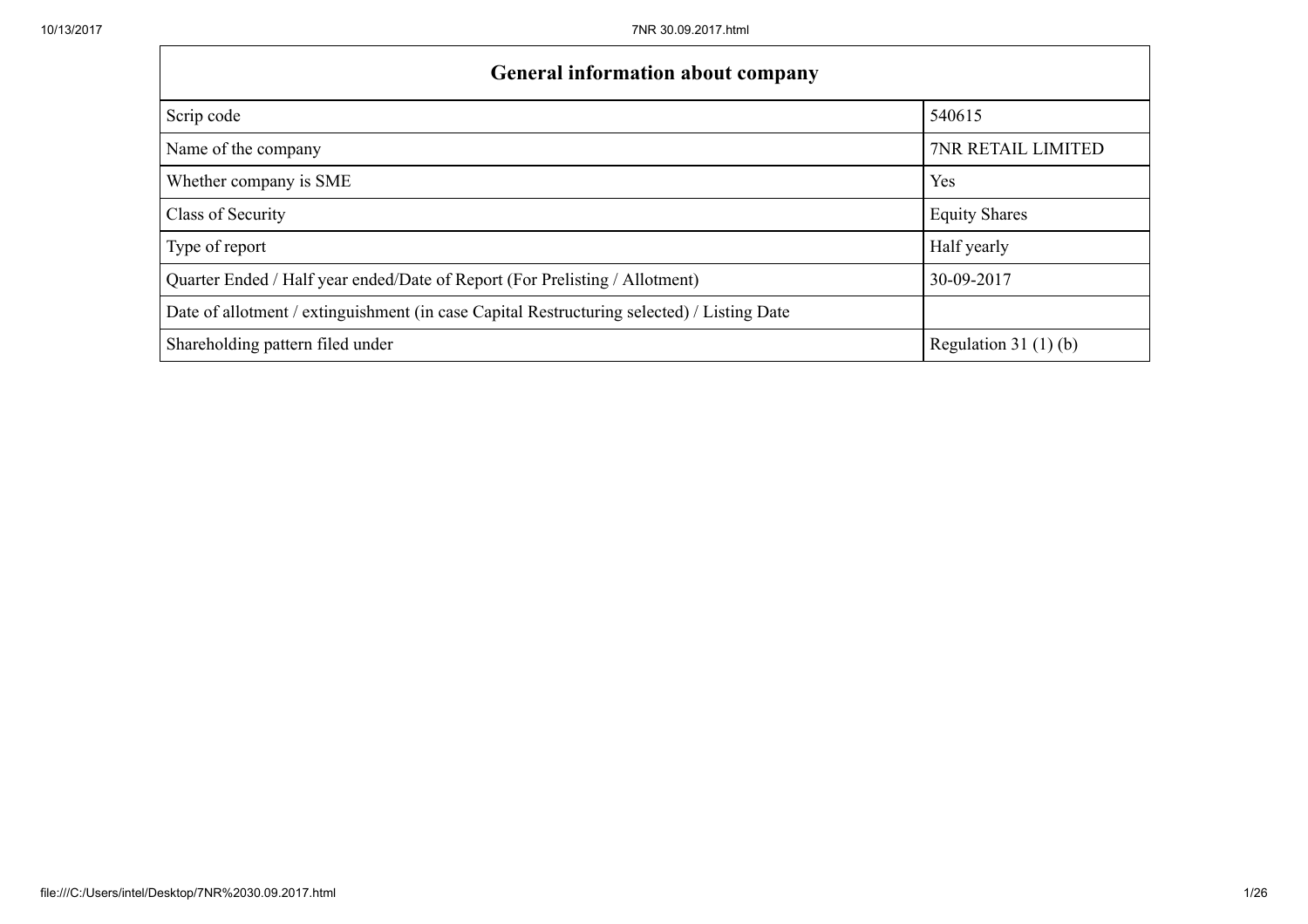| Sr. No. | <b>Particular</b>                                                                      | Yes/No         |
|---------|----------------------------------------------------------------------------------------|----------------|
|         | Whether the Listed Entity has issued any partly paid up shares?                        | N <sub>o</sub> |
|         | Whether the Listed Entity has issued any Convertible Securities?                       | N <sub>o</sub> |
|         | Whether the Listed Entity has issued any Warrants?                                     | No             |
|         | Whether the Listed Entity has any shares against which depository receipts are issued? | N <sub>o</sub> |
|         | Whether the Listed Entity has any shares in locked-in?                                 | Yes            |
|         | Whether any shares held by promoters are pledge or otherwise encumbered?               | N <sub>o</sub> |
|         | Whether company has equity shares with differential voting rights?                     | N <sub>0</sub> |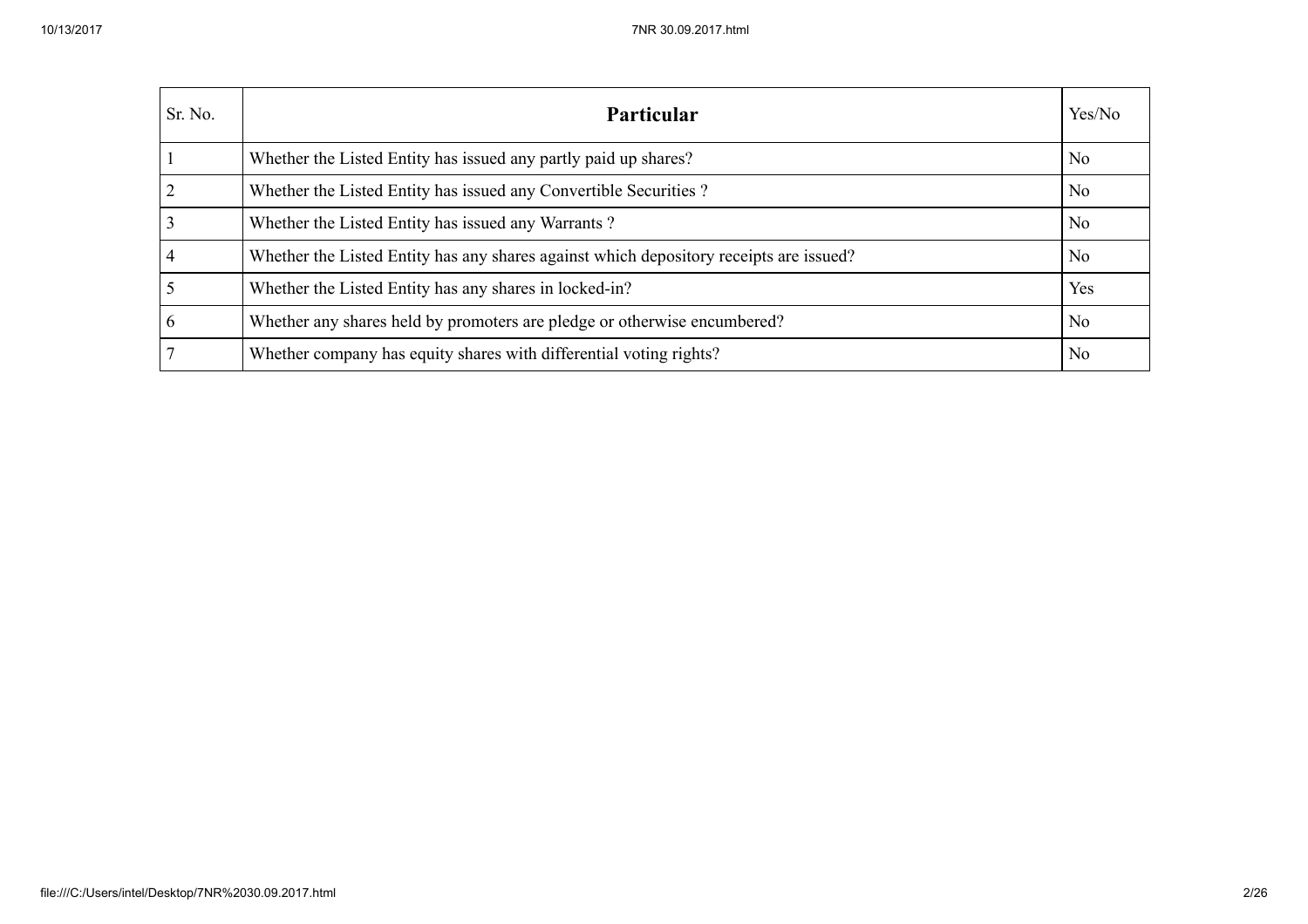|                 |                                                |                                                                                                                                                                                                                                                                                          |                      |                  |                           |                      | Table I - Summary Statement holding of specified securities |                                                                  |  |         |       |
|-----------------|------------------------------------------------|------------------------------------------------------------------------------------------------------------------------------------------------------------------------------------------------------------------------------------------------------------------------------------------|----------------------|------------------|---------------------------|----------------------|-------------------------------------------------------------|------------------------------------------------------------------|--|---------|-------|
|                 | Category                                       | Nos. Of                                                                                                                                                                                                                                                                                  | No. of<br>fully paid | No. Of<br>Partly | No. Of<br>shares          | Total nos.<br>shares | Shareholding as a<br>% of total no. of                      | Number of Voting Rights held in each<br>class of securities (IX) |  |         |       |
| Category<br>(I) | of<br>shareholder                              | shares (calculated<br>paid-up<br>underlying<br>held (VII)<br>shareholders<br>up equity<br>as per SCRR, 1957)<br>Depository<br>equity<br>$= (IV) +$<br>(III)<br>shares<br>(VIII) As a % of<br>shares<br>Receipts<br>held (IV)<br>$(V)$ + $(VI)$<br>$(A+B+C2)$<br>$\text{held}(V)$<br>(VI) |                      |                  | No of Voting (XIV) Rights | Total as a           |                                                             |                                                                  |  |         |       |
|                 | (II)                                           |                                                                                                                                                                                                                                                                                          |                      | Class<br>eg: $X$ | Class<br>eg:y             | Total                | $%$ of<br>$(A+B+C)$                                         |                                                                  |  |         |       |
| (A)             | Promoter<br>$\&$<br>Promoter<br>Group          | 8                                                                                                                                                                                                                                                                                        | 4042700              |                  |                           | 4042700              | 57.89                                                       | 4042700                                                          |  | 4042700 | 57.89 |
| (B)             | Public                                         | 77                                                                                                                                                                                                                                                                                       | 2940300              |                  |                           | 2940300              | 42.11                                                       | 2940300                                                          |  | 2940300 | 42.11 |
| (C)             | Non<br>Promoter-<br>Non Public                 |                                                                                                                                                                                                                                                                                          |                      |                  |                           |                      |                                                             |                                                                  |  |         |       |
| (C1)            | <b>Shares</b><br>underlying<br><b>DRs</b>      |                                                                                                                                                                                                                                                                                          |                      |                  |                           |                      |                                                             |                                                                  |  |         |       |
| (C2)            | Shares held<br>by<br>Employee<br><b>Trusts</b> |                                                                                                                                                                                                                                                                                          |                      |                  |                           |                      |                                                             |                                                                  |  |         |       |
|                 | Total                                          | 85                                                                                                                                                                                                                                                                                       | 6983000              |                  |                           | 6983000              | 100                                                         | 6983000                                                          |  | 6983000 | 100   |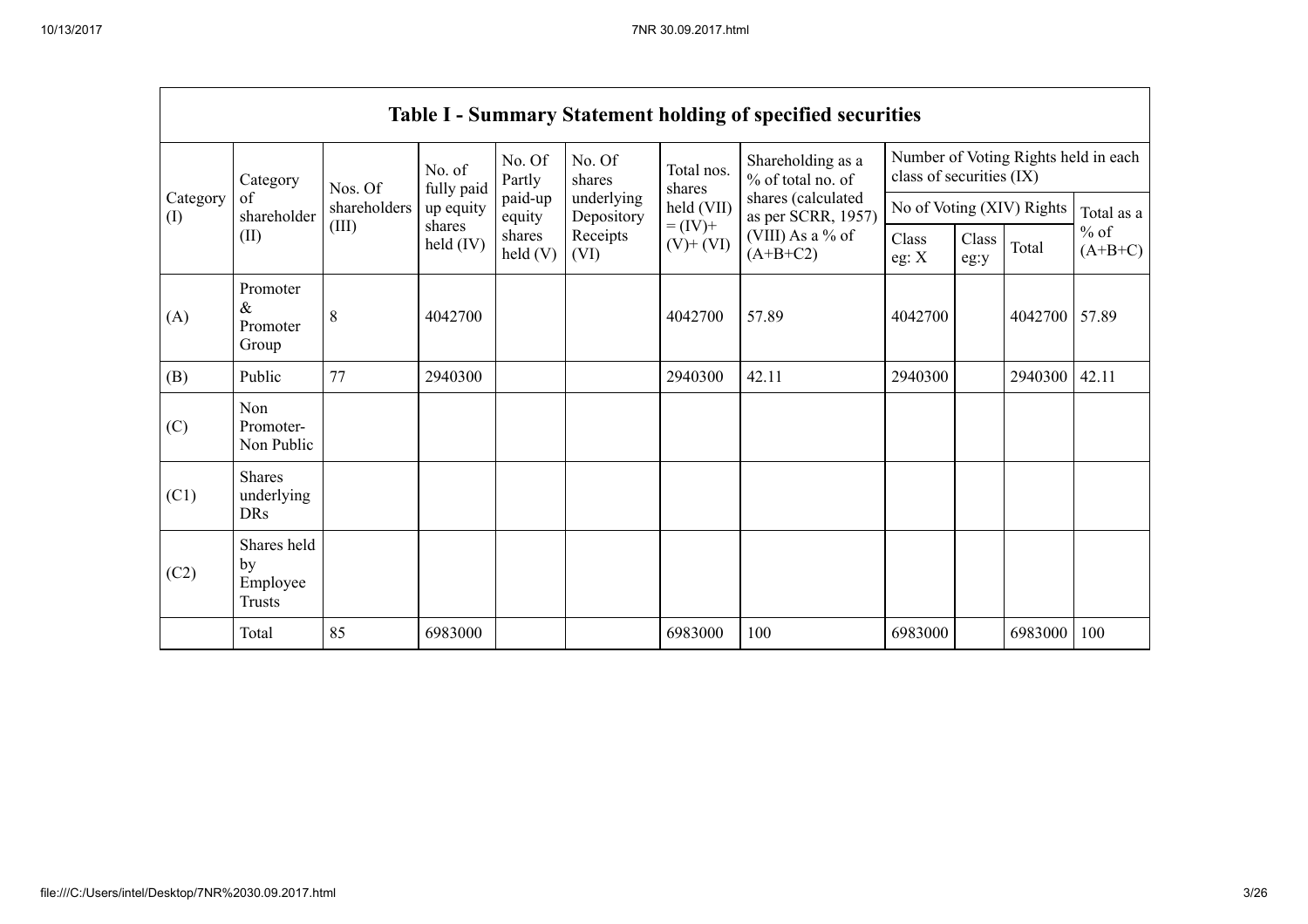|          |                                                |                                                      |                                       |                                                           | <b>Table I - Summary Statement holding of specified securities</b>                                      |                                        |                                                  |                         |                                                         |                                       |
|----------|------------------------------------------------|------------------------------------------------------|---------------------------------------|-----------------------------------------------------------|---------------------------------------------------------------------------------------------------------|----------------------------------------|--------------------------------------------------|-------------------------|---------------------------------------------------------|---------------------------------------|
| Category | Category<br>$\sigma$ f                         | No. Of<br><b>Shares</b><br>Underlying<br>Outstanding | No. of<br><b>Shares</b><br>Underlying | No. Of Shares<br>Underlying<br>Outstanding<br>convertible | Shareholding, as a<br>% assuming full<br>conversion of<br>convertible<br>securities (as a               | Number of<br>Locked in shares<br>(XII) |                                                  | <b>Shares</b><br>(XIII) | Number of<br>pledged or<br>otherwise<br>encumbered      | Number of<br>equity shares<br>held in |
| (I)      | shareholder<br>(II)                            | convertible<br>securities<br>(X)                     | Outstanding<br>Warrants<br>$(X_i)$    | securities and<br>No. Of<br>Warrants $(Xi)$<br>(a)        | percentage of<br>diluted share<br>capital) $(XI)$ =<br>No. $(a)$<br>$(VII)+(X)$ As a % of<br>$(A+B+C2)$ |                                        | As a<br>$%$ of<br>total<br>Shares<br>held<br>(b) | No.<br>(a)              | As a<br>$%$ of<br>total<br><b>Shares</b><br>held<br>(b) | dematerialized<br>form $(XIV)$        |
| (A)      | Promoter<br>$\&$<br>Promoter<br>Group          |                                                      |                                       |                                                           | 57.89                                                                                                   | 4042700                                | 100                                              |                         |                                                         | 4042700                               |
| (B)      | Public                                         |                                                      |                                       |                                                           | 42.11                                                                                                   | 1044300                                | 35.52                                            |                         |                                                         | 2940300                               |
| (C)      | Non<br>Promoter-<br>Non Public                 |                                                      |                                       |                                                           |                                                                                                         |                                        |                                                  |                         |                                                         |                                       |
| (C1)     | <b>Shares</b><br>underlying<br><b>DRs</b>      |                                                      |                                       |                                                           |                                                                                                         |                                        |                                                  |                         |                                                         |                                       |
| (C2)     | Shares held<br>by<br>Employee<br><b>Trusts</b> |                                                      |                                       |                                                           |                                                                                                         |                                        |                                                  |                         |                                                         |                                       |
|          | Total                                          |                                                      |                                       |                                                           | 100                                                                                                     | 5087000                                | 72.85                                            |                         |                                                         | 6983000                               |

 $\overline{\phantom{0}}$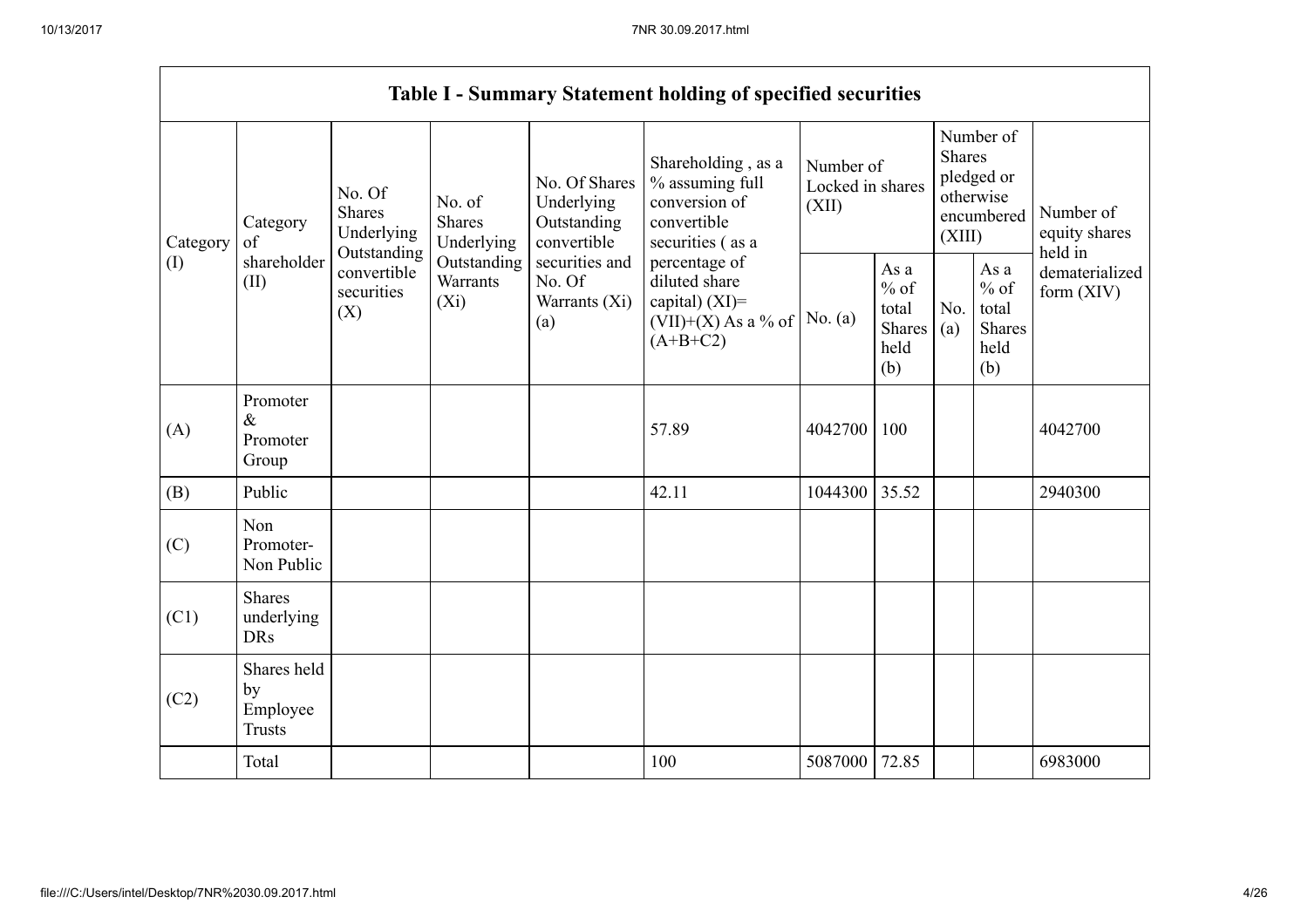|                                                                                             | Table II - Statement showing shareholding pattern of the Promoter and Promoter Group                    |                         |                            |                                 |                                    |                             |                                              |                               |               |                                 |                                 |
|---------------------------------------------------------------------------------------------|---------------------------------------------------------------------------------------------------------|-------------------------|----------------------------|---------------------------------|------------------------------------|-----------------------------|----------------------------------------------|-------------------------------|---------------|---------------------------------|---------------------------------|
|                                                                                             |                                                                                                         |                         | No. of                     | No.<br><b>Of</b>                | No. Of                             | Total<br>nos.               | Shareholding<br>as a % of total              | each class of securities (IX) |               | Number of Voting Rights held in |                                 |
| Sr.                                                                                         | Category & Name<br>of the                                                                               | Nos. Of<br>shareholders | fully<br>paid up<br>equity | Partly<br>paid-<br>up           | shares<br>underlying<br>Depository | shares<br>held<br>$(VII) =$ | no. of shares<br>(calculated as<br>per SCRR, | No of Voting (XIV) Rights     |               | Total<br>as a $\%$              |                                 |
|                                                                                             | Shareholders (I)                                                                                        | (III)                   | shares<br>held (IV)        | equity<br>shares<br>held<br>(V) | Receipts<br>(VI)                   | $(IV)+$<br>$(V)$ +<br>(VI)  | 1957) (VIII)<br>As a % of<br>$(A+B+C2)$      | Class eg:<br>X                | Class<br>eg:y | Total                           | of<br>Total<br>Voting<br>rights |
| $\mathbf A$                                                                                 | Table II - Statement showing shareholding pattern of the Promoter and Promoter Group                    |                         |                            |                                 |                                    |                             |                                              |                               |               |                                 |                                 |
| (1)                                                                                         | Indian                                                                                                  |                         |                            |                                 |                                    |                             |                                              |                               |               |                                 |                                 |
| (a)                                                                                         | Individuals/Hindu<br>undivided Family                                                                   | 8                       | 4042700                    |                                 |                                    | 4042700                     | 57.89                                        | 4042700                       |               | 4042700                         | 57.89                           |
| Sub-Total (A)<br>(1)                                                                        |                                                                                                         | 8                       | 4042700                    |                                 |                                    | 4042700                     | 57.89                                        | 4042700                       |               | 4042700                         | 57.89                           |
| (2)                                                                                         | Foreign                                                                                                 |                         |                            |                                 |                                    |                             |                                              |                               |               |                                 |                                 |
| Total<br>Shareholding<br>of Promoter<br>and Promoter<br>Group $(A)=$<br>$(A)(1)+(A)$<br>(2) |                                                                                                         | $8\,$                   | 4042700                    |                                 |                                    | 4042700                     | 57.89                                        | 4042700                       |               | 4042700 57.89                   |                                 |
| $\, {\bf B}$                                                                                | Table III - Statement showing shareholding pattern of the Public shareholder                            |                         |                            |                                 |                                    |                             |                                              |                               |               |                                 |                                 |
| (1)                                                                                         | Institutions                                                                                            |                         |                            |                                 |                                    |                             |                                              |                               |               |                                 |                                 |
| (3)                                                                                         | Non-institutions                                                                                        |                         |                            |                                 |                                    |                             |                                              |                               |               |                                 |                                 |
| (a(i))                                                                                      | Individuals -<br>i.Individual<br>shareholders<br>holding nominal<br>share capital up to<br>Rs. 2 lakhs. | 27                      | 124000                     |                                 |                                    | 124000                      | 1.78                                         | 124000                        |               | 124000                          | 1.78                            |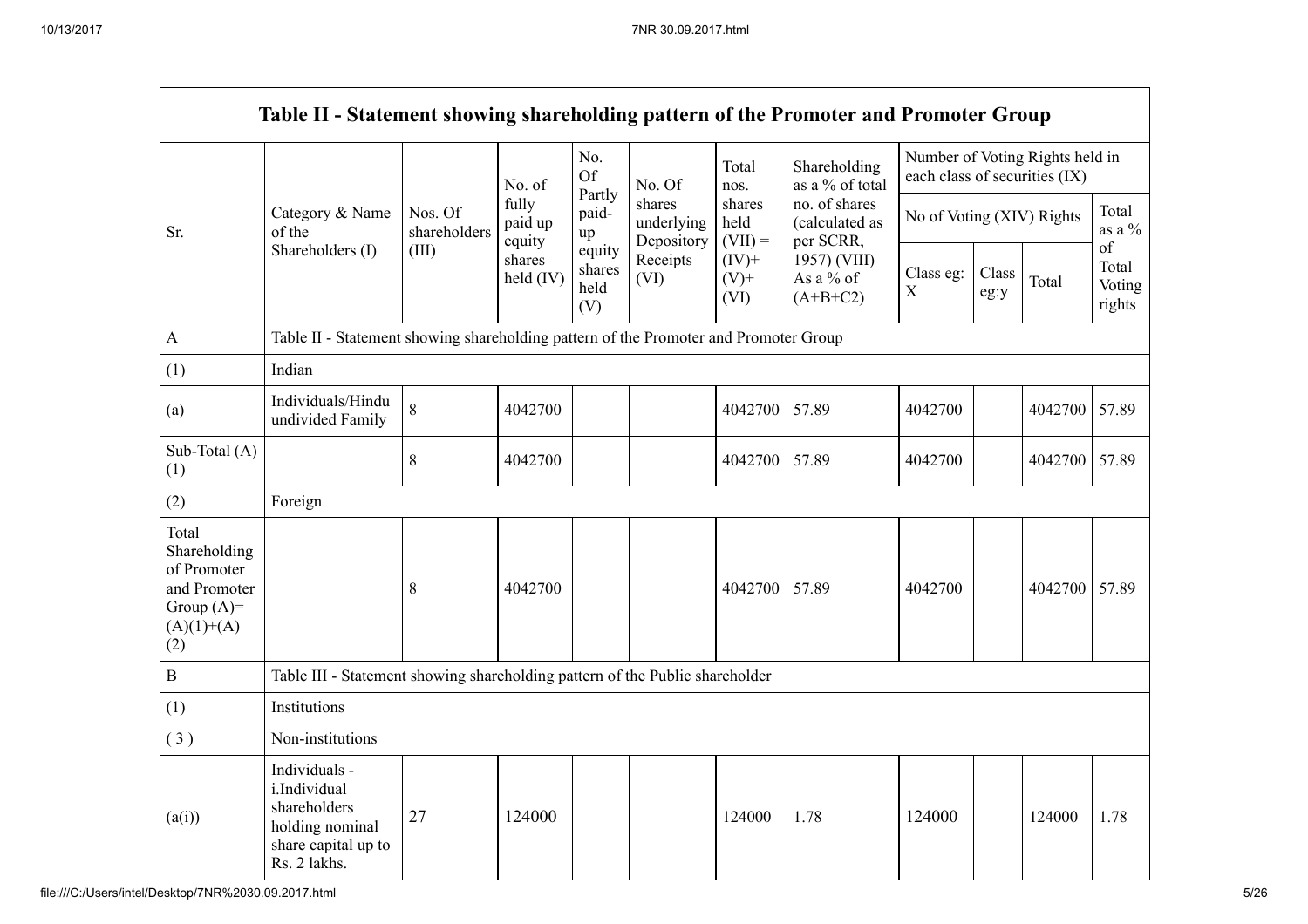| (a(ii))                                                                   | Individuals - ii.<br>Individual<br>shareholders<br>holding nominal<br>share capital in<br>excess of Rs. 2<br>lakhs. | 25 | 1928300 |  | 1928300 | 27.61 | 1928300 | 1928300       | 27.61 |
|---------------------------------------------------------------------------|---------------------------------------------------------------------------------------------------------------------|----|---------|--|---------|-------|---------|---------------|-------|
| (e)                                                                       | Any Other<br>(specify)                                                                                              | 25 | 888000  |  | 888000  | 12.72 | 888000  | 888000        | 12.72 |
| Sub-Total (B)<br>(3)                                                      |                                                                                                                     | 77 | 2940300 |  | 2940300 | 42.11 | 2940300 | 2940300 42.11 |       |
| <b>Total Public</b><br>Shareholding<br>$(B)= (B)(1) +$<br>$(B)(2)+(B)(3)$ |                                                                                                                     | 77 | 2940300 |  | 2940300 | 42.11 | 2940300 | 2940300       | 42.11 |
| $\mathbf C$                                                               | Table IV - Statement showing shareholding pattern of the Non Promoter- Non Public shareholder                       |    |         |  |         |       |         |               |       |
| Total (<br>$A+B+C2$ )                                                     |                                                                                                                     | 85 | 6983000 |  | 6983000 | 100   | 6983000 | 6983000 100   |       |
| Total<br>$(A+B+C)$                                                        |                                                                                                                     | 85 | 6983000 |  | 6983000 | 100   | 6983000 | 6983000       | 100   |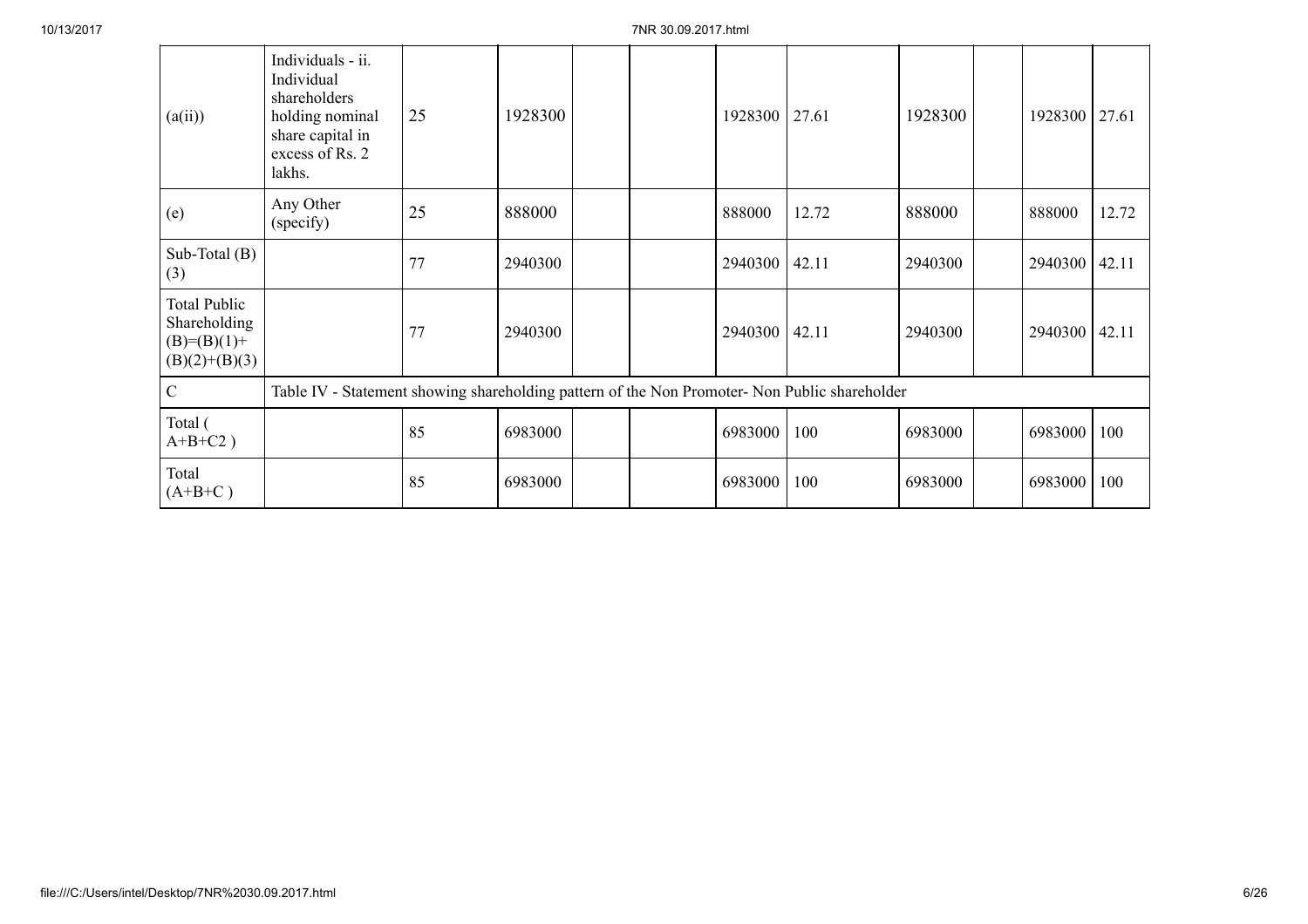|                                                                                         |                                                      |                                       |                                                           | Table II - Statement showing shareholding pattern of the Promoter and Promoter Group                          |                                        |                                                         |                         |                                                         |                                       |
|-----------------------------------------------------------------------------------------|------------------------------------------------------|---------------------------------------|-----------------------------------------------------------|---------------------------------------------------------------------------------------------------------------|----------------------------------------|---------------------------------------------------------|-------------------------|---------------------------------------------------------|---------------------------------------|
|                                                                                         | No. Of<br><b>Shares</b><br>Underlying<br>Outstanding | No. of<br><b>Shares</b><br>Underlying | No. Of Shares<br>Underlying<br>Outstanding<br>convertible | Shareholding, as a %<br>assuming full conversion<br>of convertible securities (<br>as a percentage of diluted | Number of<br>Locked in shares<br>(XII) |                                                         | <b>Shares</b><br>(XIII) | Number of<br>pledged or<br>otherwise<br>encumbered      | Number of<br>equity shares<br>held in |
| Sr.                                                                                     | convertible<br>securities<br>(X)                     | Outstanding<br>Warrants<br>$(X_i)$    | securities and<br>No. Of Warrants<br>(Xi)(a)              | share capital) $(XI)$ =<br>$(VII)+(X)$ As a % of<br>$(A+B+C2)$                                                | No. $(a)$                              | As a<br>$%$ of<br>total<br><b>Shares</b><br>held<br>(b) | No.<br>(a)              | As a<br>$%$ of<br>total<br><b>Shares</b><br>held<br>(b) | dematerialized<br>form $(XIV)$        |
| $\mathbf{A}$                                                                            |                                                      |                                       |                                                           | Table II - Statement showing shareholding pattern of the Promoter and Promoter Group                          |                                        |                                                         |                         |                                                         |                                       |
| (1)                                                                                     | Indian                                               |                                       |                                                           |                                                                                                               |                                        |                                                         |                         |                                                         |                                       |
| (a)                                                                                     |                                                      |                                       |                                                           | 57.89                                                                                                         | 4042700                                | 100                                                     |                         |                                                         | 4042700                               |
| Sub-Total (A)<br>(1)                                                                    |                                                      |                                       |                                                           | 57.89                                                                                                         | 4042700                                | 100                                                     |                         |                                                         | 4042700                               |
| (2)                                                                                     | Foreign                                              |                                       |                                                           |                                                                                                               |                                        |                                                         |                         |                                                         |                                       |
| Total<br>Shareholding<br>of Promoter<br>and Promoter<br>Group $(A)=$<br>$(A)(1)+(A)(2)$ |                                                      |                                       |                                                           | 57.89                                                                                                         | 4042700                                | 100                                                     |                         |                                                         | 4042700                               |
| $\, {\bf B}$                                                                            |                                                      |                                       |                                                           | Table III - Statement showing shareholding pattern of the Public shareholder                                  |                                        |                                                         |                         |                                                         |                                       |
| (1)                                                                                     | Institutions                                         |                                       |                                                           |                                                                                                               |                                        |                                                         |                         |                                                         |                                       |
| (3)                                                                                     | Non-institutions                                     |                                       |                                                           |                                                                                                               |                                        |                                                         |                         |                                                         |                                       |
| (a(i))                                                                                  |                                                      |                                       |                                                           | 1.78                                                                                                          | $\mathbf{0}$                           | $\boldsymbol{0}$                                        |                         |                                                         | 124000                                |
| (a(ii))                                                                                 |                                                      |                                       |                                                           | 27.61                                                                                                         | 1044300 54.16                          |                                                         |                         |                                                         | 1928300                               |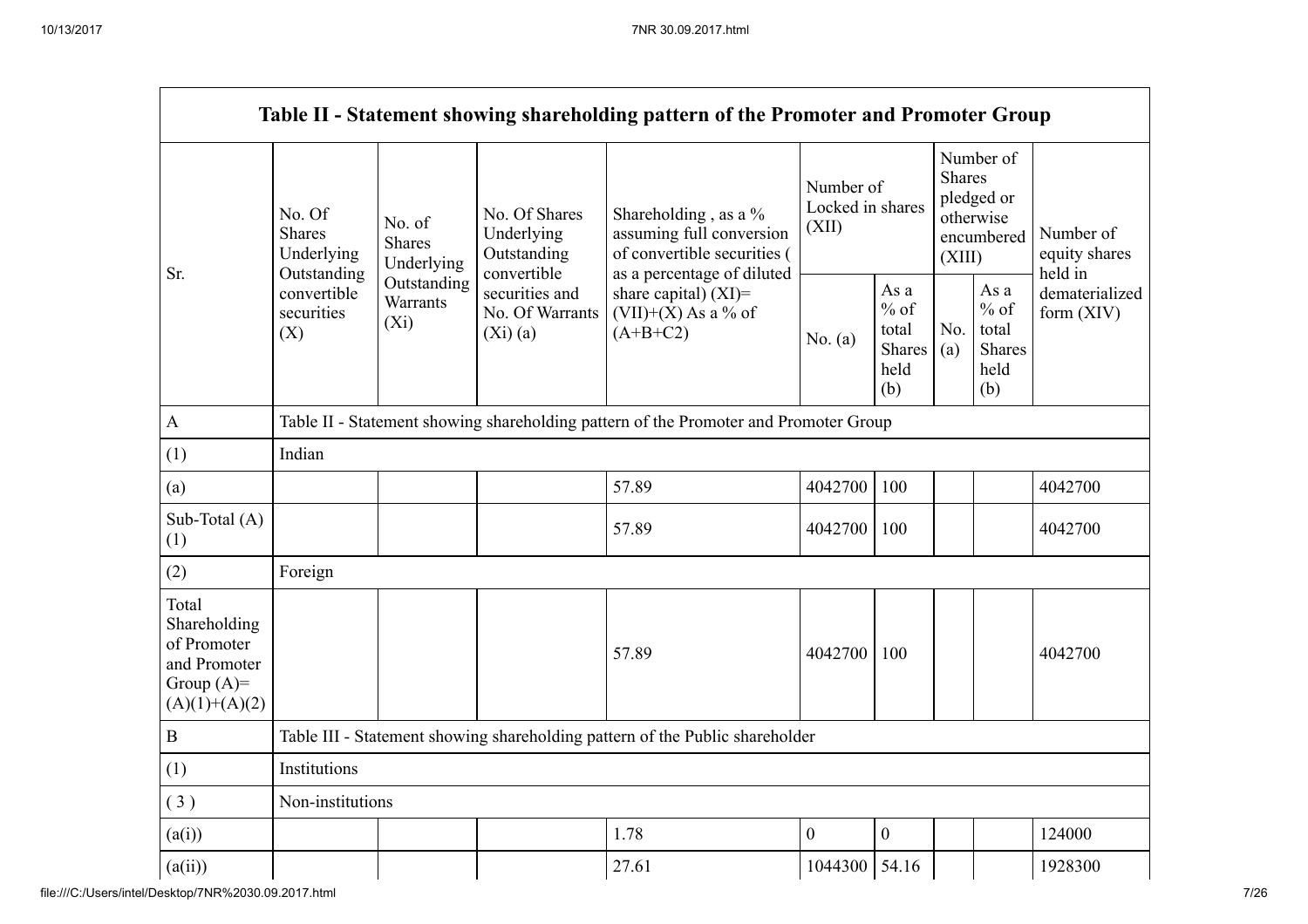10/13/2017 7NR 30.09.2017.html

| (e)                                                                     |  | 12.72                                                                                         |               |       |  | 888000  |
|-------------------------------------------------------------------------|--|-----------------------------------------------------------------------------------------------|---------------|-------|--|---------|
| Sub-Total $(B)$<br>(3)                                                  |  | 42.11                                                                                         | 1044300 35.52 |       |  | 2940300 |
| <b>Total Public</b><br>Shareholding<br>$(B)=(B)(1)+$<br>$(B)(2)+(B)(3)$ |  | 42.11                                                                                         | 1044300 35.52 |       |  | 2940300 |
| $\mathcal{C}$                                                           |  | Table IV - Statement showing shareholding pattern of the Non Promoter- Non Public shareholder |               |       |  |         |
| Total (<br>$A+B+C2$ )                                                   |  | 100                                                                                           | 5087000 72.85 |       |  | 6983000 |
| Total<br>$(A+B+C)$                                                      |  | 100                                                                                           | 5087000       | 72.85 |  | 6983000 |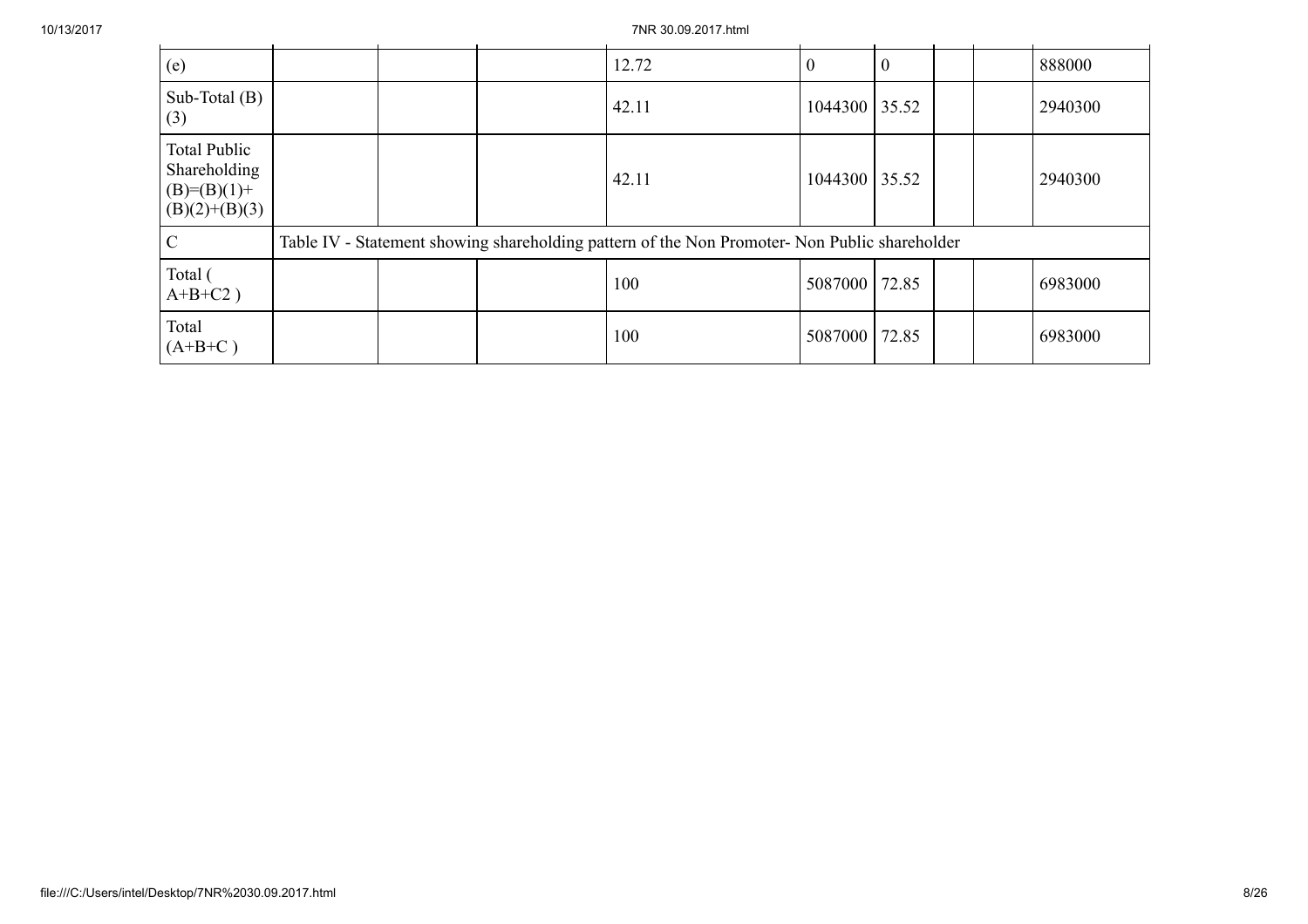|                                                                                                                            | <b>Individuals/Hindu undivided Family</b>                     |                                                     |                                              |                                                       |                                                         |                                                   |                                                      |  |
|----------------------------------------------------------------------------------------------------------------------------|---------------------------------------------------------------|-----------------------------------------------------|----------------------------------------------|-------------------------------------------------------|---------------------------------------------------------|---------------------------------------------------|------------------------------------------------------|--|
| Searial No.                                                                                                                | $\mathbf{1}$                                                  | $\overline{2}$                                      | $\overline{3}$                               | $\overline{4}$                                        | 5                                                       | 6                                                 | $\overline{7}$                                       |  |
| Name of the<br>Shareholders<br>$\rm (I)$                                                                                   | <b>PINAL</b><br><b>KANCHANLAL</b><br><b>SHAH</b>              | <b>NUTANBEN</b><br><b>JAYKISHAN</b><br><b>PATEL</b> | <b>RIDDHI</b><br><b>PINAL</b><br><b>SHAH</b> | <b>SNEHALBEN</b><br><b>KAUSHALBHAI</b><br><b>SHAH</b> | <b>CHANDRIKABEN</b><br><b>KANCHANLAL</b><br><b>SHAH</b> | <b>JAYKISHAN</b><br><b>SHANTILAL</b><br>PATEL HUF | <b>PINAL</b><br><b>KANCHANLAL</b><br><b>SHAH HUF</b> |  |
| PAN(II)                                                                                                                    | AMMPS1303E                                                    | BTUPP9829G                                          | AOPPS5087J                                   | ACRPP9258J                                            | AOSPS7157N                                              | AAGHJ3251G                                        | AANHP4007M                                           |  |
| No. of fully<br>paid up equity<br>shares held<br>(IV)                                                                      | 1084860                                                       | 913140                                              | 391100                                       | 352800                                                | 336300                                                  | 321500                                            | 321500                                               |  |
| No. Of Partly<br>paid-up equity<br>shares held<br>(V)                                                                      |                                                               |                                                     |                                              |                                                       |                                                         |                                                   |                                                      |  |
| No. Of shares<br>underlying<br>Depository<br>Receipts (VI)                                                                 |                                                               |                                                     |                                              |                                                       |                                                         |                                                   |                                                      |  |
| Total nos.<br>shares held<br>$(VII) = (IV) +$<br>$(V)+(VI)$                                                                | 1084860                                                       | 913140                                              | 391100                                       | 352800                                                | 336300                                                  | 321500                                            | 321500                                               |  |
| Shareholding<br>as a % of total<br>no. of shares<br>(calculated as<br>per SCRR,<br>1957) (VIII)<br>As a % of<br>$(A+B+C2)$ | 15.54                                                         | 13.08                                               | 5.6                                          | 5.05                                                  | 4.82                                                    | 4.6                                               | 4.6                                                  |  |
|                                                                                                                            | Number of Voting Rights held in each class of securities (IX) |                                                     |                                              |                                                       |                                                         |                                                   |                                                      |  |
| Class eg: $X$                                                                                                              | 1084860                                                       | 913140                                              | 391100                                       | 352800                                                | 336300                                                  | 321500                                            | 321500                                               |  |
|                                                                                                                            |                                                               |                                                     |                                              |                                                       |                                                         |                                                   |                                                      |  |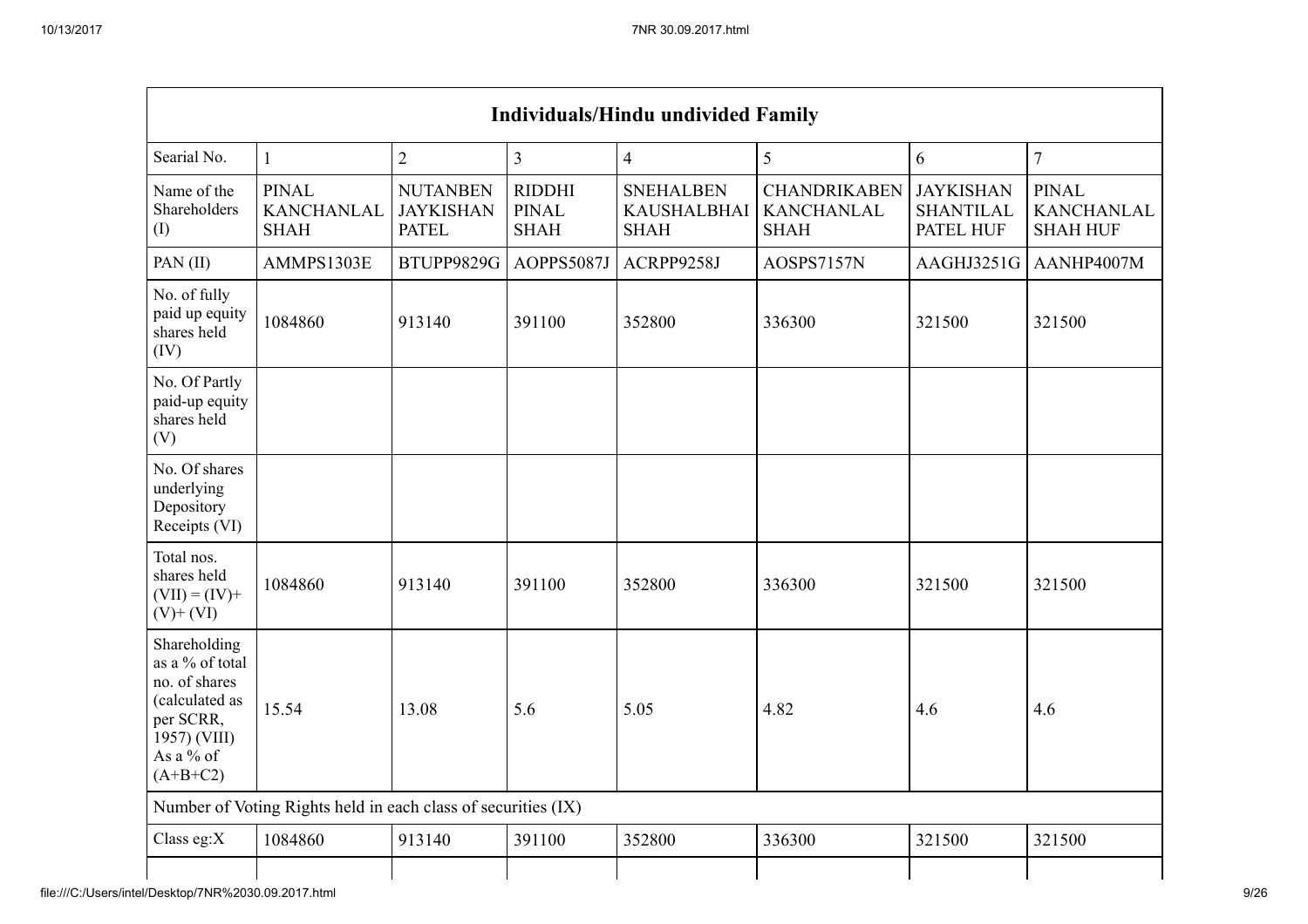| Class eg:y                                                                                                                                                                                           |                                  |         |         |        |         |        |         |
|------------------------------------------------------------------------------------------------------------------------------------------------------------------------------------------------------|----------------------------------|---------|---------|--------|---------|--------|---------|
| Total                                                                                                                                                                                                | 1084860                          | 913140  | 391100  | 352800 | 336300  | 321500 | 321500  |
| Total as a %<br>of Total<br>Voting rights                                                                                                                                                            | 15.54                            | 13.08   | 5.6     | 5.05   | 4.82    | 4.6    | 4.6     |
| No. Of Shares<br>Underlying<br>Outstanding<br>convertible<br>securities $(X)$                                                                                                                        |                                  |         |         |        |         |        |         |
| No. of Shares<br>Underlying<br>Outstanding<br>Warrants (Xi)                                                                                                                                          |                                  |         |         |        |         |        |         |
| No. Of Shares<br>Underlying<br>Outstanding<br>convertible<br>securities and<br>No. Of<br>Warrants (Xi)<br>(a)                                                                                        |                                  |         |         |        |         |        |         |
| Shareholding,<br>as a $\%$<br>assuming full<br>conversion of<br>convertible<br>securities (as a<br>percentage of<br>diluted share<br>capital) $(XI)$ =<br>$(VII)+(Xi)(a)$<br>As a % of<br>$(A+B+C2)$ | 15.54                            | 13.08   | 5.6     | 5.05   | 4.82    | 4.6    | 4.6     |
|                                                                                                                                                                                                      | Number of Locked in shares (XII) |         |         |        |         |        |         |
| No. $(a)$                                                                                                                                                                                            | 1084860                          | 913140  | 391100  | 352800 | 336300  | 321500 | 321500  |
| As a $\%$ of<br>total Shares                                                                                                                                                                         | 100                              | $100\,$ | $100\,$ | 100    | $100\,$ | 100    | $100\,$ |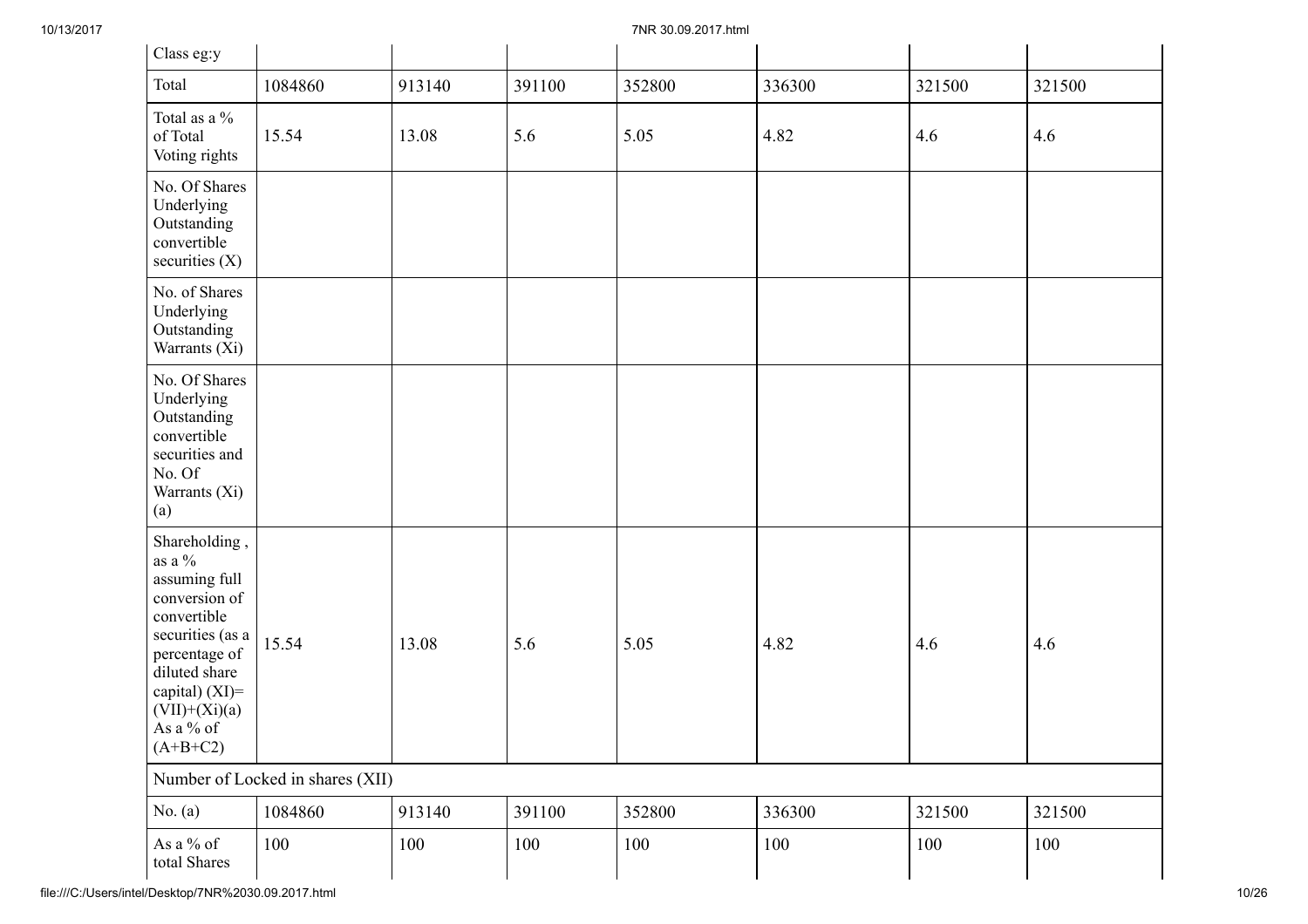| held(b)                                                                 |                                                         |        |        |        |        |        |        |  |  |
|-------------------------------------------------------------------------|---------------------------------------------------------|--------|--------|--------|--------|--------|--------|--|--|
|                                                                         | Number of Shares pledged or otherwise encumbered (XIII) |        |        |        |        |        |        |  |  |
| No. $(a)$                                                               |                                                         |        |        |        |        |        |        |  |  |
| As a % of<br>total Shares<br>$\text{held}(\text{b})$                    |                                                         |        |        |        |        |        |        |  |  |
| Number of<br>equity shares<br>held in<br>dematerialized<br>form $(XIV)$ | 1084860                                                 | 913140 | 391100 | 352800 | 336300 | 321500 | 321500 |  |  |
|                                                                         | Reason for not providing PAN                            |        |        |        |        |        |        |  |  |
| Reason for not<br>providing<br>PAN                                      |                                                         |        |        |        |        |        |        |  |  |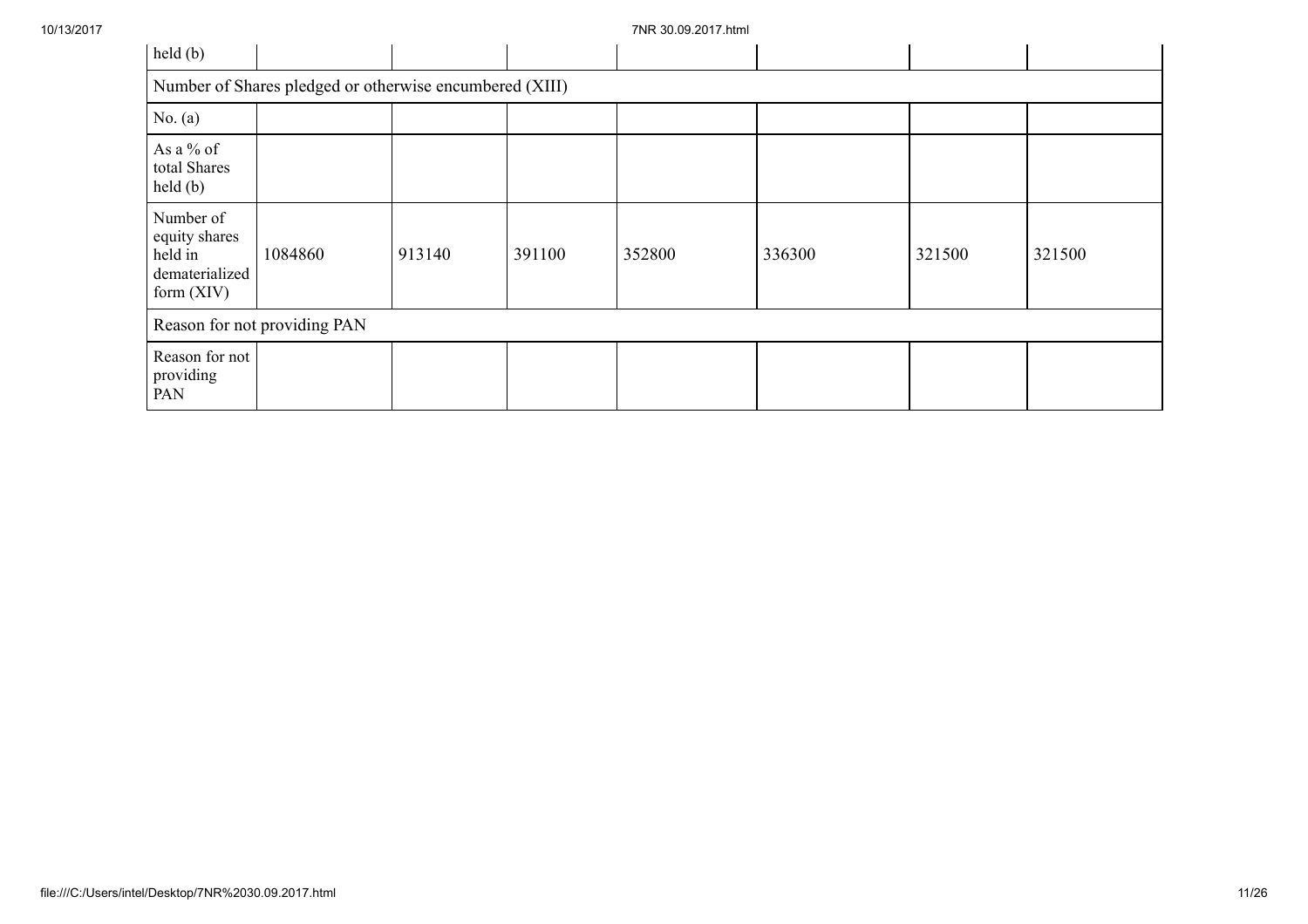|                                                                                                                      | <b>Individuals/Hindu undivided Family</b>                     |                       |  |  |  |  |  |  |  |
|----------------------------------------------------------------------------------------------------------------------|---------------------------------------------------------------|-----------------------|--|--|--|--|--|--|--|
| Searial No.                                                                                                          | 8                                                             |                       |  |  |  |  |  |  |  |
| Name of the<br>Shareholders (I)                                                                                      | JAYKISHAN SHANTILAL PATEL                                     | Click here to go back |  |  |  |  |  |  |  |
| PAN(II)                                                                                                              | BXJPP7661K                                                    | Total                 |  |  |  |  |  |  |  |
| No. of fully paid<br>up equity shares<br>held (IV)                                                                   | 321500                                                        | 4042700               |  |  |  |  |  |  |  |
| No. Of Partly paid-<br>up equity shares<br>$\text{held}(V)$                                                          |                                                               |                       |  |  |  |  |  |  |  |
| No. Of shares<br>underlying<br>Depository<br>Receipts (VI)                                                           |                                                               |                       |  |  |  |  |  |  |  |
| Total nos. shares<br>held $(VII) = (IV) +$<br>$(V)$ + $(VI)$                                                         | 321500                                                        | 4042700               |  |  |  |  |  |  |  |
| Shareholding as a<br>% of total no. of<br>shares (calculated<br>as per SCRR,<br>1957) (VIII) As a<br>% of $(A+B+C2)$ | 4.6                                                           | 57.89                 |  |  |  |  |  |  |  |
|                                                                                                                      | Number of Voting Rights held in each class of securities (IX) |                       |  |  |  |  |  |  |  |
| Class eg:X                                                                                                           | 321500                                                        | 4042700               |  |  |  |  |  |  |  |
| Class eg:y                                                                                                           |                                                               |                       |  |  |  |  |  |  |  |
| Total                                                                                                                | 321500                                                        | 4042700               |  |  |  |  |  |  |  |
| Total as a % of<br><b>Total Voting rights</b>                                                                        | 4.6                                                           | 57.89                 |  |  |  |  |  |  |  |
|                                                                                                                      |                                                               |                       |  |  |  |  |  |  |  |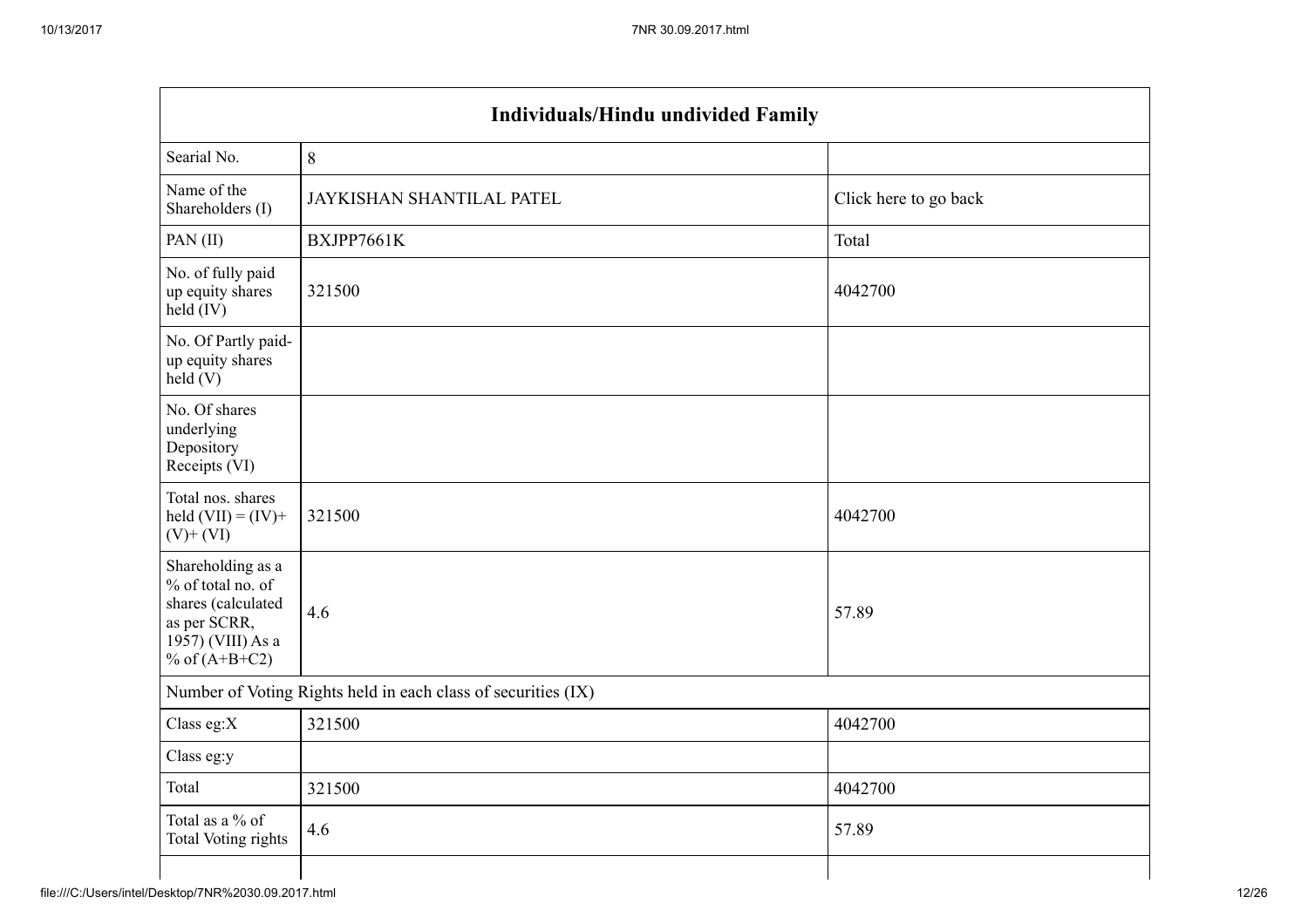| No. Of Shares<br>Underlying<br>Outstanding<br>convertible<br>securities $(X)$                                                                                                               |                                                         |         |
|---------------------------------------------------------------------------------------------------------------------------------------------------------------------------------------------|---------------------------------------------------------|---------|
| No. of Shares<br>Underlying<br>Outstanding<br>Warrants (Xi)                                                                                                                                 |                                                         |         |
| No. Of Shares<br>Underlying<br>Outstanding<br>convertible<br>securities and No.<br>Of Warrants (Xi)<br>(a)                                                                                  |                                                         |         |
| Shareholding, as a<br>$\%$ assuming full<br>conversion of<br>convertible<br>securities (as a<br>percentage of<br>diluted share<br>capital) (XI)=<br>$(VII)+(Xi)(a)$ As a<br>% of $(A+B+C2)$ | 4.6                                                     | 57.89   |
| Number of Locked in shares (XII)                                                                                                                                                            |                                                         |         |
| No. $(a)$                                                                                                                                                                                   | 321500                                                  | 4042700 |
| As a % of total<br>Shares held (b)                                                                                                                                                          | 100                                                     | 100     |
|                                                                                                                                                                                             | Number of Shares pledged or otherwise encumbered (XIII) |         |
| No. $(a)$                                                                                                                                                                                   |                                                         |         |
| As a % of total<br>Shares held (b)                                                                                                                                                          |                                                         |         |
| Number of equity<br>shares held in                                                                                                                                                          | 321500                                                  | 4042700 |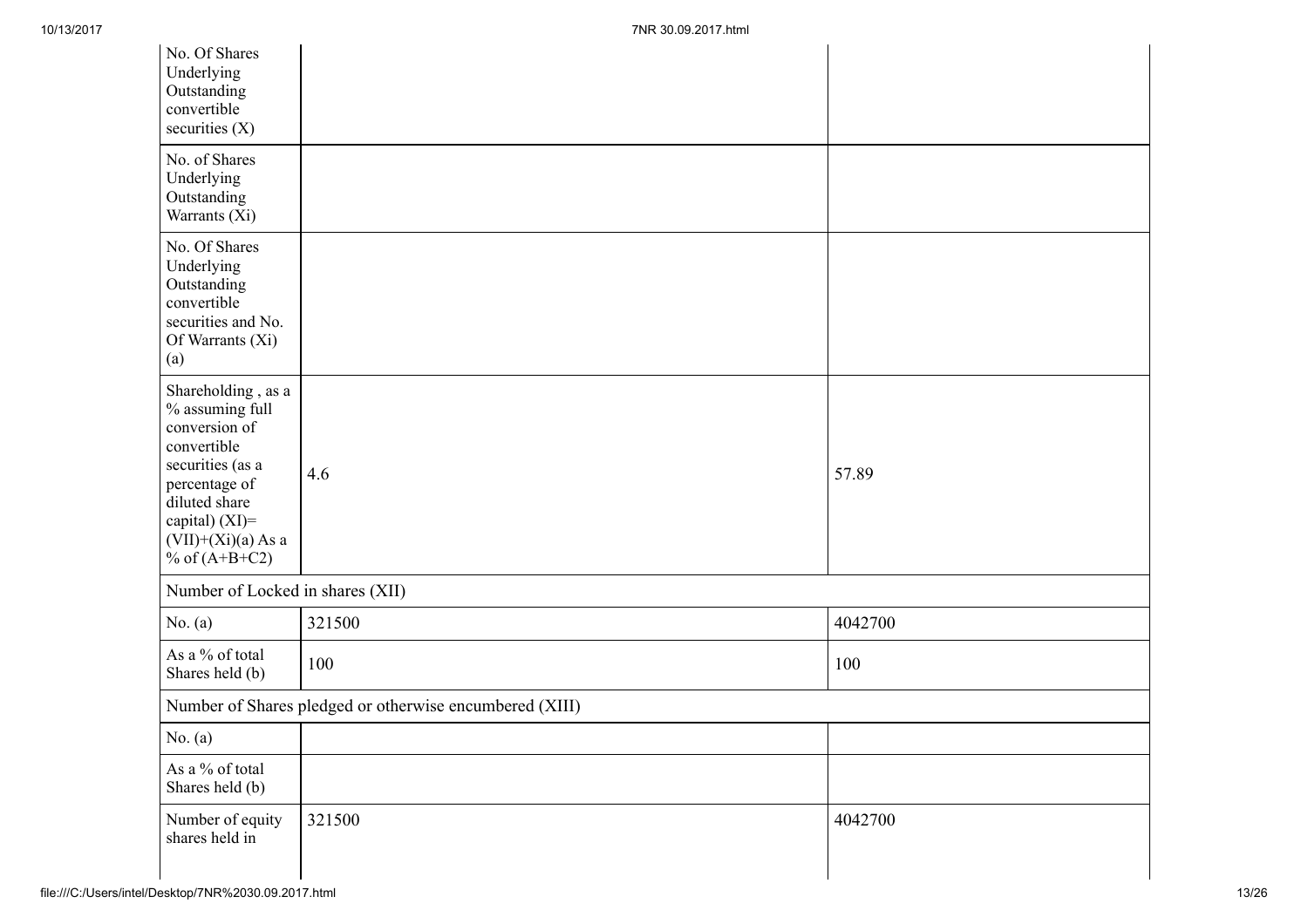| dematerialized<br>form $(XIV)$  |  |
|---------------------------------|--|
| Reason for not providing PAN    |  |
| Reason for not<br>providing PAN |  |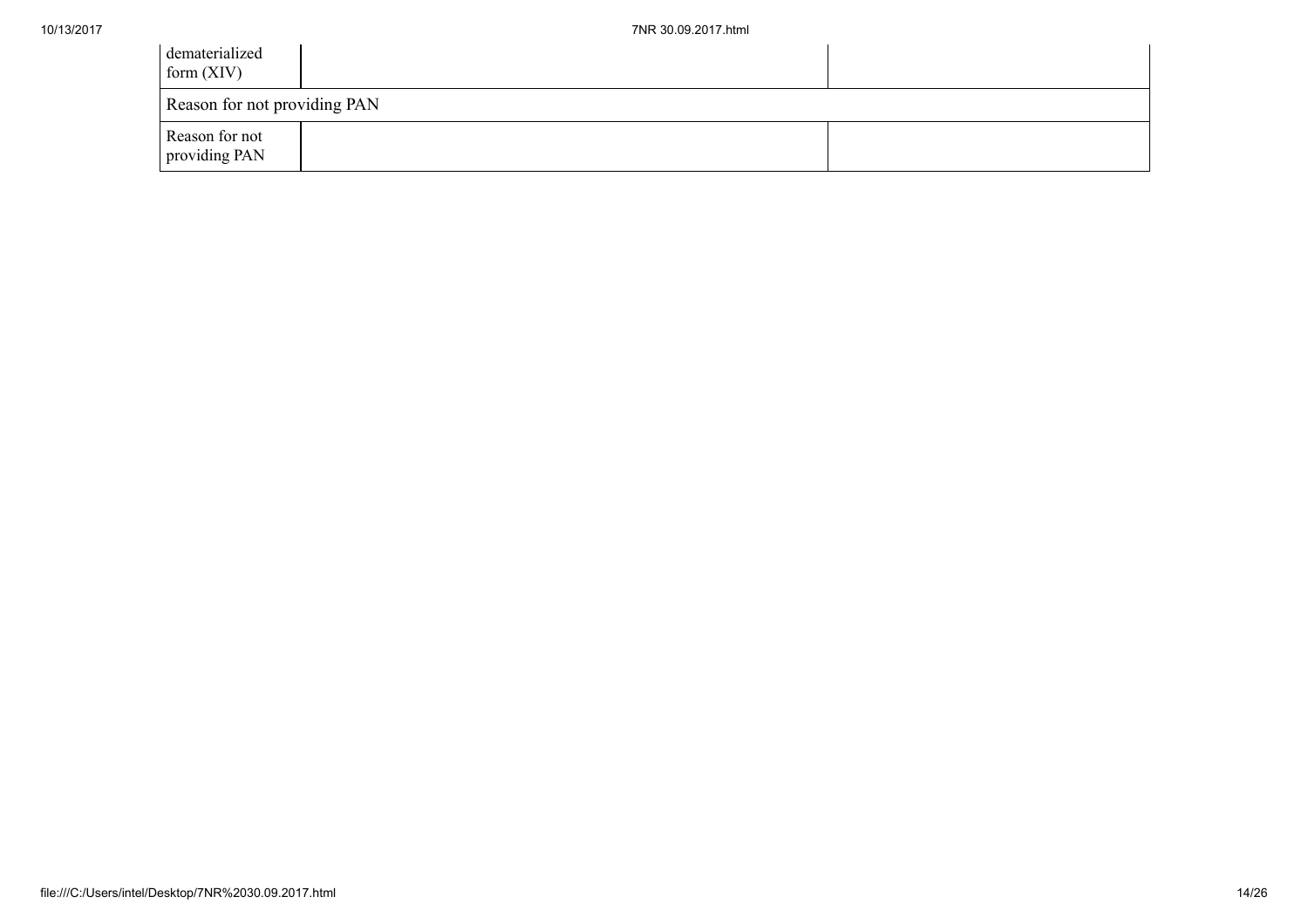|                                                                                                                            | Individuals - ii. Individual shareholders holding nominal share capital in excess of Rs. 2 lakhs. |                                   |                                    |                                 |                                |                                                    |                                                           |
|----------------------------------------------------------------------------------------------------------------------------|---------------------------------------------------------------------------------------------------|-----------------------------------|------------------------------------|---------------------------------|--------------------------------|----------------------------------------------------|-----------------------------------------------------------|
| Searial No.                                                                                                                | $\mathbf{1}$                                                                                      | $\overline{2}$                    | 3                                  | $\overline{4}$                  | 5                              | 6                                                  | $\overline{7}$                                            |
| Name of the<br>Shareholders<br>(I)                                                                                         | <b>SHILA</b><br><b>CHANDRESHBHAI</b><br><b>SHAH</b>                                               | <b>JITENDRA H</b><br><b>GOHEL</b> | MANOHARPRASAD<br><b>G VAISHNAV</b> | <b>SAYAR</b><br><b>BHANDARI</b> | <b>MAHESHBHAI</b><br>N PURABIA | <b>VIJAY</b><br><b>RAJESHBHAI</b><br><b>VASITA</b> | <b>MAHERIYA</b><br><b>NAGINBHAI</b><br><b>JESHINGBHAI</b> |
| PAN(II)                                                                                                                    | ACAPS7012E                                                                                        | AJMPG6403E                        | AKDPV8381N                         | AKLPB9574B                      | APJPP8572N                     | AXQPV0383G                                         | AZRPM0004E                                                |
| No. of fully<br>paid up equity<br>shares held<br>(IV)                                                                      | 92000                                                                                             | 100000                            | 124000                             | 256000                          | 120000                         | 130000                                             | 110000                                                    |
| No. Of Partly<br>paid-up equity<br>shares held<br>(V)                                                                      |                                                                                                   |                                   |                                    |                                 |                                |                                                    |                                                           |
| No. Of shares<br>underlying<br>Depository<br>Receipts (VI)                                                                 |                                                                                                   |                                   |                                    |                                 |                                |                                                    |                                                           |
| Total nos.<br>shares held<br>$(VII) = (IV) +$<br>$(V)+(VI)$                                                                | 92000                                                                                             | 100000                            | 124000                             | 256000                          | 120000                         | 130000                                             | 110000                                                    |
| Shareholding<br>as a % of total<br>no. of shares<br>(calculated as<br>per SCRR,<br>1957) (VIII)<br>As a % of<br>$(A+B+C2)$ | 1.32                                                                                              | 1.43                              | 1.78                               | 3.67                            | 1.72                           | 1.86                                               | 1.58                                                      |
|                                                                                                                            | Number of Voting Rights held in each class of securities (IX)                                     |                                   |                                    |                                 |                                |                                                    |                                                           |
| Class eg: X                                                                                                                | 92000                                                                                             | 100000                            | 124000                             | 256000                          | 120000                         | 130000                                             | 110000                                                    |
|                                                                                                                            |                                                                                                   |                                   |                                    |                                 |                                |                                                    |                                                           |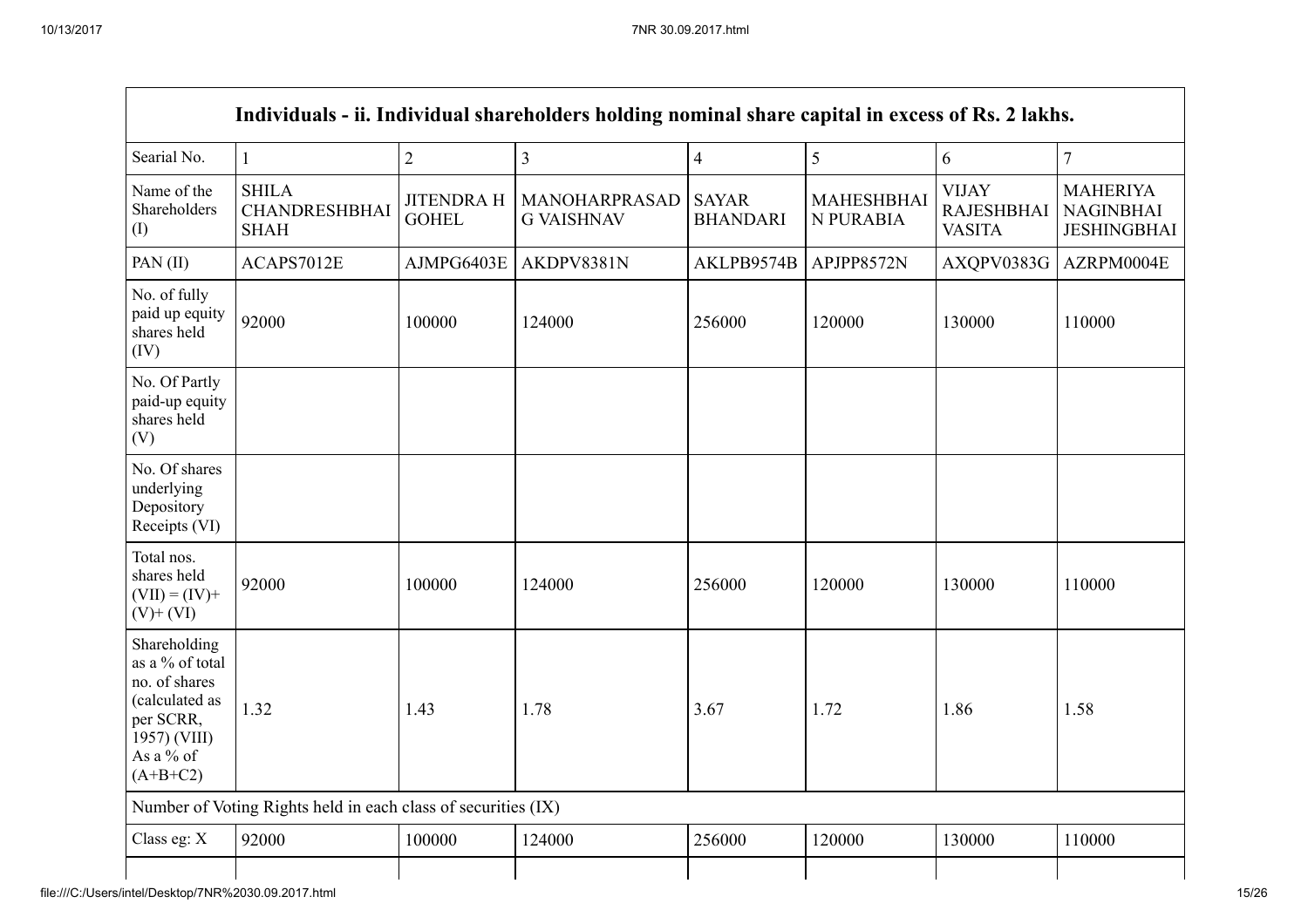| Class eg:y                                                                                                                                                                                       |                                  |        |                  |                  |        |        |        |
|--------------------------------------------------------------------------------------------------------------------------------------------------------------------------------------------------|----------------------------------|--------|------------------|------------------|--------|--------|--------|
| Total                                                                                                                                                                                            | 92000                            | 100000 | 124000           | 256000           | 120000 | 130000 | 110000 |
| Total as a $\%$<br>of Total<br>Voting rights                                                                                                                                                     | 1.32                             | 1.43   | 1.78             | 3.67             | 1.72   | 1.86   | 1.58   |
| No. Of Shares<br>Underlying<br>Outstanding<br>convertible<br>securities $(X)$                                                                                                                    |                                  |        |                  |                  |        |        |        |
| No. of Shares<br>Underlying<br>Outstanding<br>Warrants (Xi)                                                                                                                                      |                                  |        |                  |                  |        |        |        |
| No. Of Shares<br>Underlying<br>Outstanding<br>convertible<br>securities and<br>No. Of<br>Warrants (Xi)<br>(a)                                                                                    |                                  |        |                  |                  |        |        |        |
| Shareholding,<br>as a $\%$<br>assuming full<br>conversion of<br>convertible<br>securities (as a<br>percentage of<br>diluted share<br>capital) (XI)=<br>$(VII)+(X)$ As<br>a $\%$ of<br>$(A+B+C2)$ | 1.32                             | 1.43   | 1.78             | 3.67             | 1.72   | 1.86   | 1.58   |
|                                                                                                                                                                                                  | Number of Locked in shares (XII) |        |                  |                  |        |        |        |
| No. $(a)$                                                                                                                                                                                        | $\mathbf{0}$                     | 100000 | $\boldsymbol{0}$ | $\boldsymbol{0}$ | 120000 | 130000 | 110000 |
| As a $\%$ of<br>total Shares                                                                                                                                                                     | $\mathbf{0}$                     | 100    | $\boldsymbol{0}$ | $\boldsymbol{0}$ | 100    | 100    | 100    |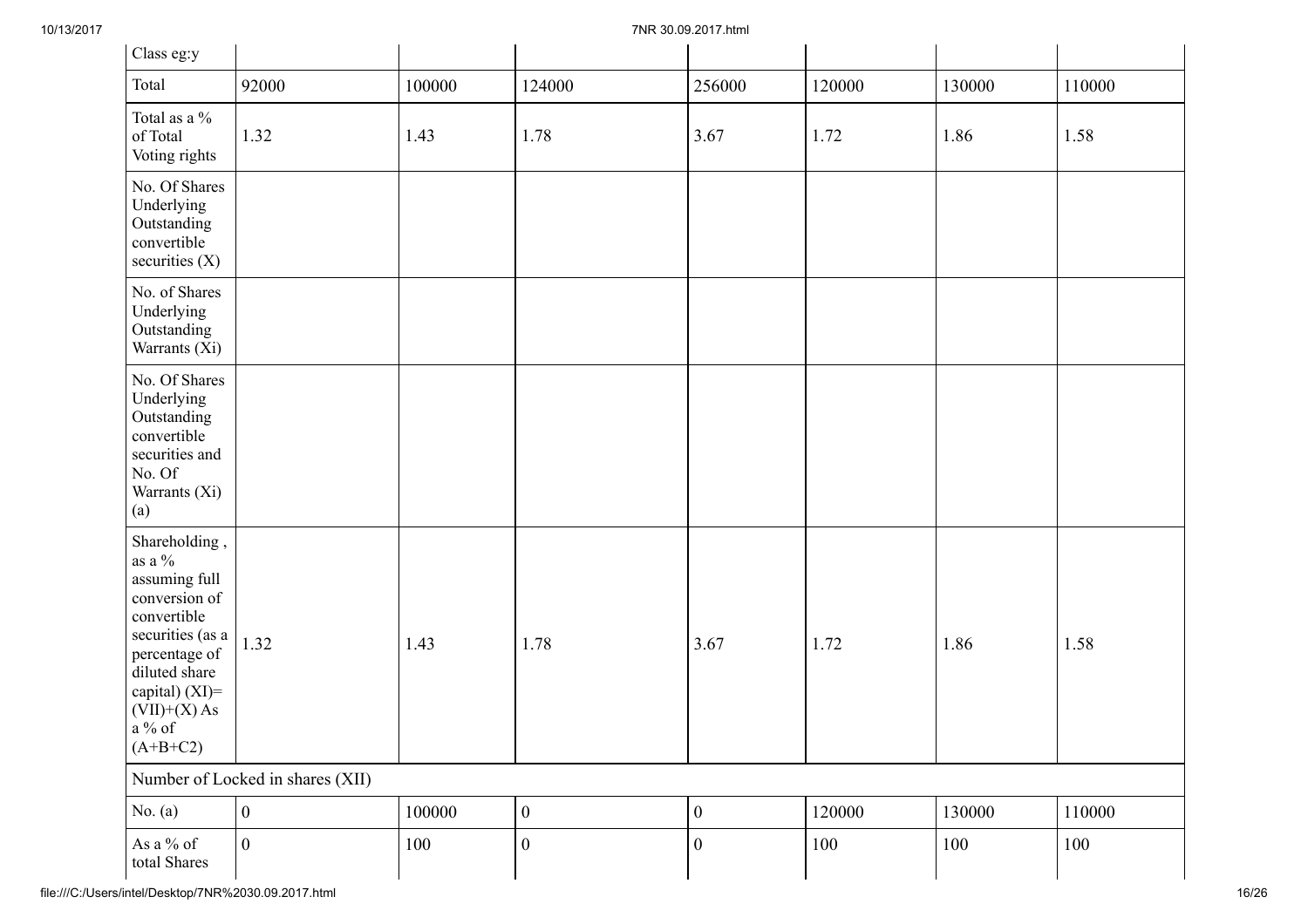| held(b)                                                                 |                              |        |        |        |        |        |        |
|-------------------------------------------------------------------------|------------------------------|--------|--------|--------|--------|--------|--------|
| Number of<br>equity shares<br>held in<br>dematerialized<br>form $(XIV)$ | 92000                        | 100000 | 124000 | 256000 | 120000 | 130000 | 110000 |
|                                                                         | Reason for not providing PAN |        |        |        |        |        |        |
| Reason for not<br>providing<br>PAN                                      |                              |        |        |        |        |        |        |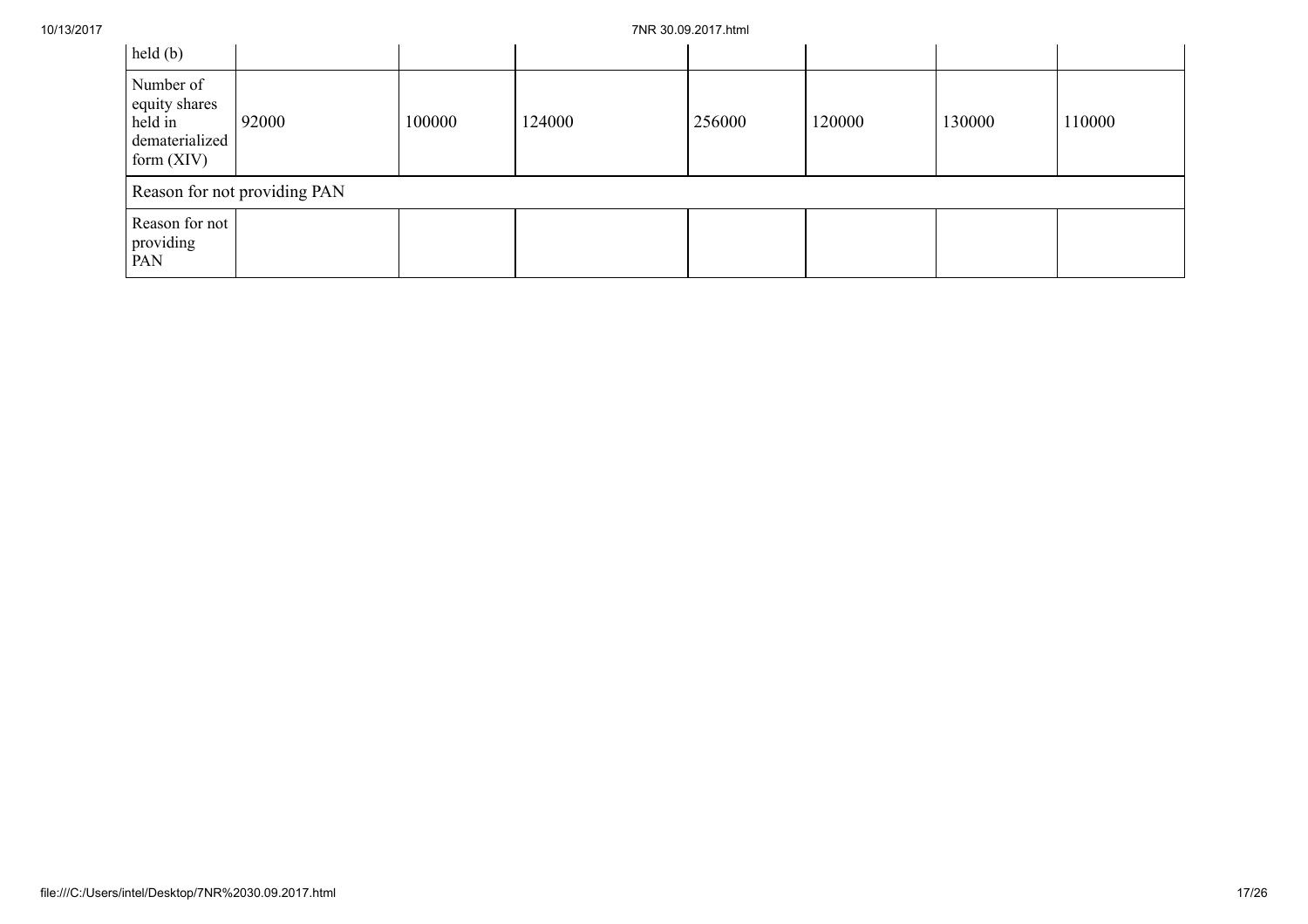| Individuals - ii. Individual shareholders holding nominal share capital in excess of Rs. 2 lakhs.                    |                                                               |                                  |                                                   |                                            |                          |  |  |
|----------------------------------------------------------------------------------------------------------------------|---------------------------------------------------------------|----------------------------------|---------------------------------------------------|--------------------------------------------|--------------------------|--|--|
| Searial No.                                                                                                          | $8\,$                                                         | 9                                | 10                                                | 11                                         |                          |  |  |
| Name of the<br>Shareholders (I)                                                                                      | <b>KAMLESHKUMAR G</b><br><b>SOLANKI</b>                       | <b>NITESHP</b><br><b>PAVSKAR</b> | <b>NEETA</b><br><b>GANPATBHAI</b><br><b>DABHI</b> | AKSHAY JITENDRAKUMAR<br><b>BRAHAMBHATT</b> | Click here to<br>go back |  |  |
| PAN(II)                                                                                                              | BFLPS7554C                                                    | BJQPP0910G                       | BTLPD3342P                                        | CDXPB7730C                                 | Total                    |  |  |
| No. of fully paid<br>up equity shares<br>held (IV)                                                                   | 100000                                                        | 160000                           | 100000                                            | 192000                                     | 1484000                  |  |  |
| No. Of Partly paid-<br>up equity shares<br>held(V)                                                                   |                                                               |                                  |                                                   |                                            |                          |  |  |
| No. Of shares<br>underlying<br>Depository<br>Receipts (VI)                                                           |                                                               |                                  |                                                   |                                            |                          |  |  |
| Total nos. shares<br>held $(VII) = (IV) +$<br>$(V)+(VI)$                                                             | 100000                                                        | 160000                           | 100000                                            | 192000                                     | 1484000                  |  |  |
| Shareholding as a<br>% of total no. of<br>shares (calculated<br>as per SCRR,<br>1957) (VIII) As a<br>% of $(A+B+C2)$ | 1.43                                                          | 2.29                             | 1.43                                              | 2.75                                       | 21.25                    |  |  |
|                                                                                                                      | Number of Voting Rights held in each class of securities (IX) |                                  |                                                   |                                            |                          |  |  |
| Class eg: X                                                                                                          | 100000                                                        | 160000                           | 100000                                            | 192000                                     | 1484000                  |  |  |
| Class eg:y                                                                                                           |                                                               |                                  |                                                   |                                            |                          |  |  |
| Total                                                                                                                | 100000                                                        | 160000                           | 100000                                            | 192000                                     | 1484000                  |  |  |
| Total as a % of<br>Total Voting rights                                                                               | 1.43                                                          | 2.29                             | 1.43                                              | 2.75                                       | 21.25                    |  |  |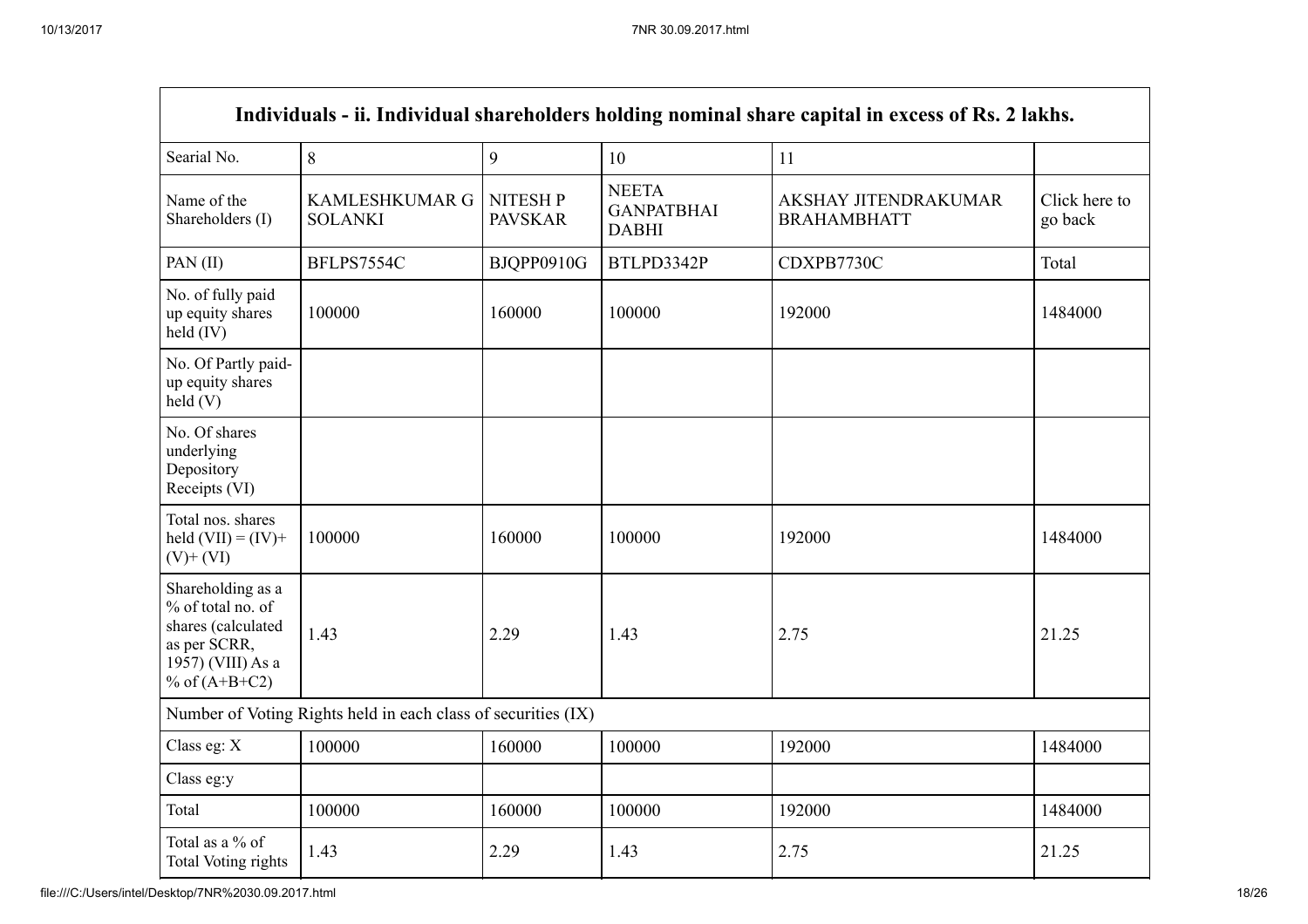| No. Of Shares<br>Underlying<br>Outstanding<br>convertible<br>securities $(X)$                                                                                                          |        |        |        |        |         |
|----------------------------------------------------------------------------------------------------------------------------------------------------------------------------------------|--------|--------|--------|--------|---------|
| No. of Shares<br>Underlying<br>Outstanding<br>Warrants (Xi)                                                                                                                            |        |        |        |        |         |
| No. Of Shares<br>Underlying<br>Outstanding<br>convertible<br>securities and No.<br>Of Warrants (Xi)<br>(a)                                                                             |        |        |        |        |         |
| Shareholding, as a<br>% assuming full<br>conversion of<br>convertible<br>securities (as a<br>percentage of<br>diluted share<br>capital) $(XI)=$<br>$(VII)+(X)$ As a %<br>of $(A+B+C2)$ | 1.43   | 2.29   | 1.43   | 2.75   | 21.25   |
| Number of Locked in shares (XII)                                                                                                                                                       |        |        |        |        |         |
| No. $(a)$                                                                                                                                                                              | 100000 | 160000 | 100000 | 100000 | 920000  |
| As a % of total<br>Shares held (b)                                                                                                                                                     | 100    | 100    | 100    | 52.08  | 61.99   |
| Number of equity<br>shares held in<br>dematerialized<br>form (XIV)                                                                                                                     | 100000 | 160000 | 100000 | 192000 | 1484000 |
| Reason for not providing PAN                                                                                                                                                           |        |        |        |        |         |
| Reason for not<br>providing PAN                                                                                                                                                        |        |        |        |        |         |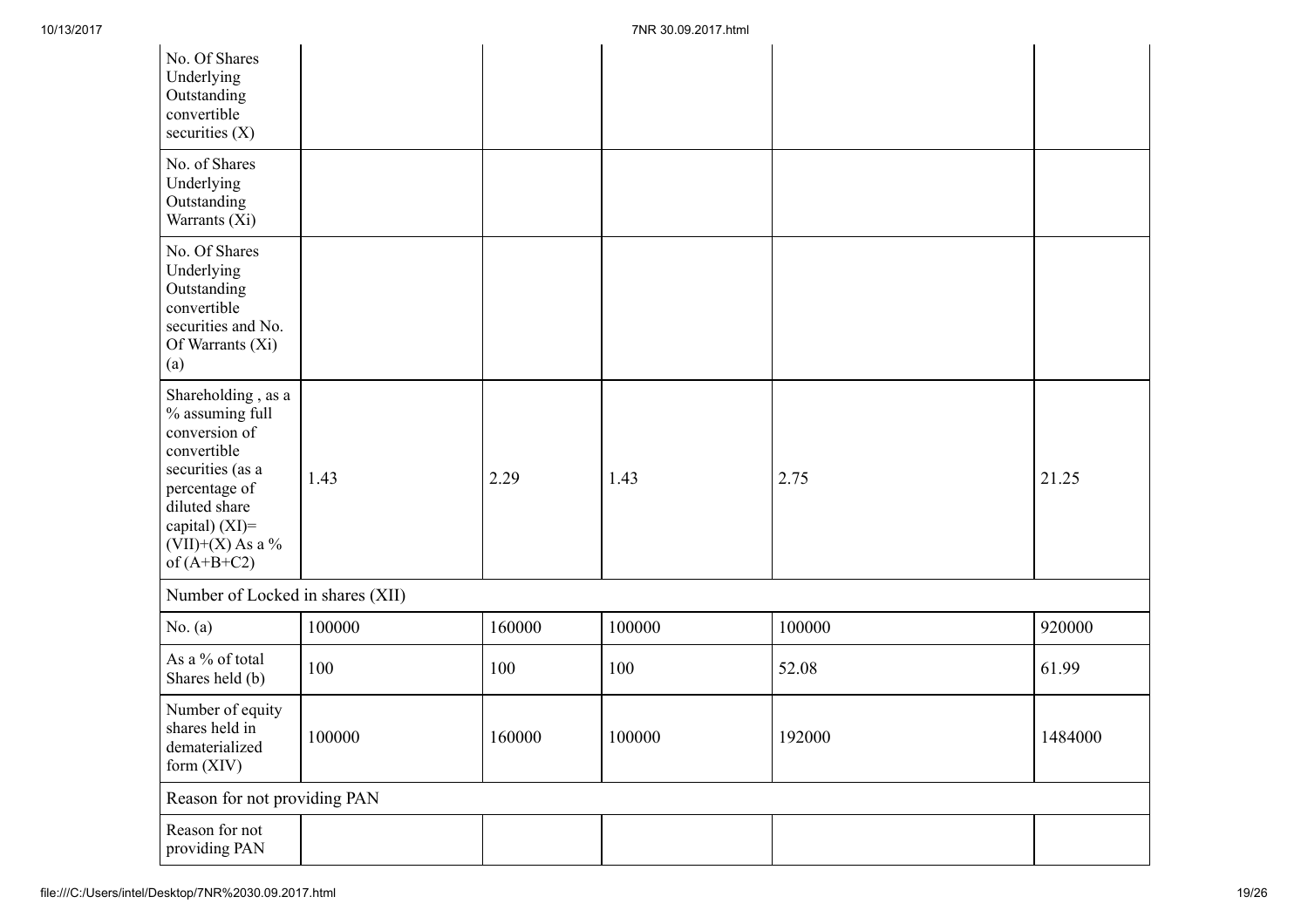|                                                                                                                      |                            |                                              | Any Other (specify)                       |                                                       |                     |            |                 |
|----------------------------------------------------------------------------------------------------------------------|----------------------------|----------------------------------------------|-------------------------------------------|-------------------------------------------------------|---------------------|------------|-----------------|
| Searial No.                                                                                                          | $\mathbf{1}$               | $\overline{2}$                               | $\overline{3}$                            | $\overline{4}$                                        | 5                   | 6          | $\overline{7}$  |
| Category                                                                                                             | <b>Bodies</b><br>Corporate | <b>Bodies Corporate</b>                      | <b>Bodies Corporate</b>                   | Market Maker                                          | Clearing<br>Members | <b>HUF</b> | $NRI-$<br>Repat |
| Category / More<br>than 1 percentage                                                                                 | Category                   | More than 1<br>percentage of<br>shareholding | More than 1 percentage<br>of shareholding | More than 1<br>percentage of<br>shareholding          | Category            | Category   | Category        |
| Name of the<br>Shareholders (I)                                                                                      |                            | <b>ASE CAPITAL</b><br><b>MARKETS LTD.</b>    | KUNVARJI FINSTOCK<br>PRIVATE LIMITED      | <b>GUINESS</b><br><b>SECURITIES</b><br><b>LIMITED</b> |                     |            |                 |
| PAN(II)                                                                                                              |                            | AADCA4629D                                   | AAACK8760E                                | AAACG9843L                                            |                     |            |                 |
| No. of the<br>Shareholders (I)                                                                                       | 14                         | 1                                            | 1                                         | $\mathbf{1}$                                          | $\overline{2}$      | 8          | 1               |
| No. of fully paid<br>up equity shares<br>held (IV)                                                                   | 772009                     | 392000                                       | 144000                                    | 92000                                                 | 8000                | 103991     | 4000            |
| No. Of Partly paid-<br>up equity shares<br>held(V)                                                                   |                            |                                              |                                           |                                                       |                     |            |                 |
| No. Of shares<br>underlying<br>Depository<br>Receipts (VI)                                                           |                            |                                              |                                           |                                                       |                     |            |                 |
| Total nos. shares<br>held $(VII) = (IV) +$<br>$(V)+(VI)$                                                             | 772009                     | 392000                                       | 144000                                    | 92000                                                 | 8000                | 103991     | 4000            |
| Shareholding as a<br>% of total no. of<br>shares (calculated<br>as per SCRR,<br>1957) (VIII) As a<br>% of $(A+B+C2)$ | 11.06                      | 5.61                                         | 2.06                                      | 1.32                                                  | 0.11                | 1.49       | 0.06            |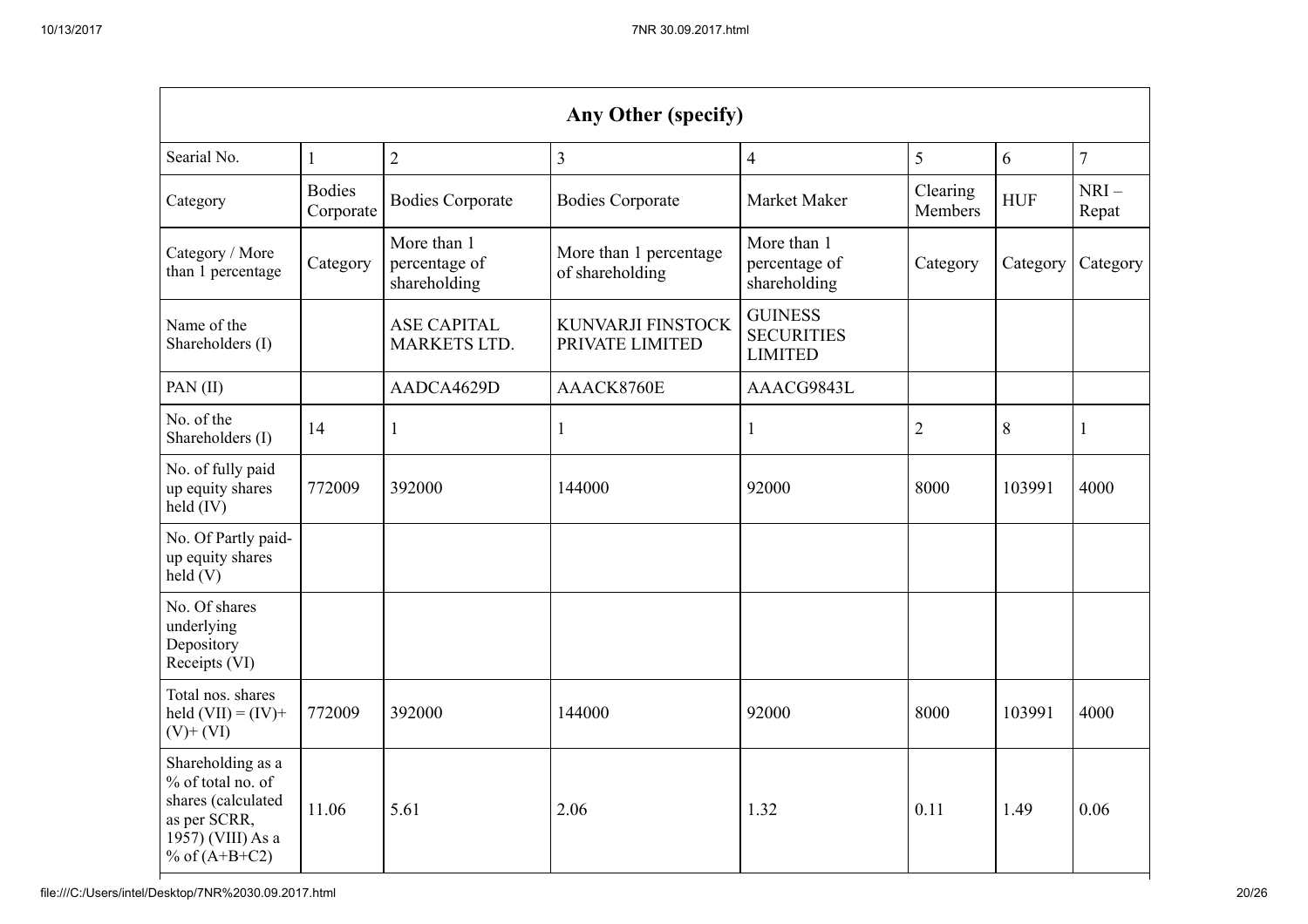10/13/2017 7NR 30.09.2017.html

| Number of Voting Rights held in each class of securities (IX)                                                                                                                           |              |                  |                |                  |                  |                  |                |
|-----------------------------------------------------------------------------------------------------------------------------------------------------------------------------------------|--------------|------------------|----------------|------------------|------------------|------------------|----------------|
| Class eg: X                                                                                                                                                                             | 772009       | 392000           | 144000         | 92000            | 8000             | 103991           | 4000           |
| Class eg:y                                                                                                                                                                              |              |                  |                |                  |                  |                  |                |
| Total                                                                                                                                                                                   | 772009       | 392000           | 144000         | 92000            | 8000             | 103991           | 4000           |
| Total as a % of<br><b>Total Voting rights</b>                                                                                                                                           | 11.06        | 5.61             | 2.06           | 1.32             | 0.11             | 1.49             | 0.06           |
| No. Of Shares<br>Underlying<br>Outstanding<br>convertible<br>securities $(X)$                                                                                                           |              |                  |                |                  |                  |                  |                |
| No. of Shares<br>Underlying<br>Outstanding<br>Warrants (Xi)                                                                                                                             |              |                  |                |                  |                  |                  |                |
| No. Of Shares<br>Underlying<br>Outstanding<br>convertible<br>securities and No.<br>Of Warrants (Xi)<br>(a)                                                                              |              |                  |                |                  |                  |                  |                |
| Shareholding, as a<br>% assuming full<br>conversion of<br>convertible<br>securities (as a<br>percentage of<br>diluted share<br>capital) $(XI)$ =<br>$(VII)+(X)$ As a %<br>of $(A+B+C2)$ | 11.06        | 5.61             | 2.06           | 1.32             | 0.11             | 1.49             | 0.06           |
| Number of Locked in shares (XII)                                                                                                                                                        |              |                  |                |                  |                  |                  |                |
| No. $(a)$                                                                                                                                                                               | $\mathbf{0}$ | $\boldsymbol{0}$ | $\mathbf{0}$   | $\boldsymbol{0}$ | $\boldsymbol{0}$ | $\boldsymbol{0}$ | $\overline{0}$ |
| As a % of total<br>Shares held (b)                                                                                                                                                      | $\mathbf{0}$ | $\mathbf{0}$     | $\overline{0}$ | $\boldsymbol{0}$ | $\overline{0}$   | $\overline{0}$   | $\overline{0}$ |
|                                                                                                                                                                                         |              |                  |                |                  |                  |                  |                |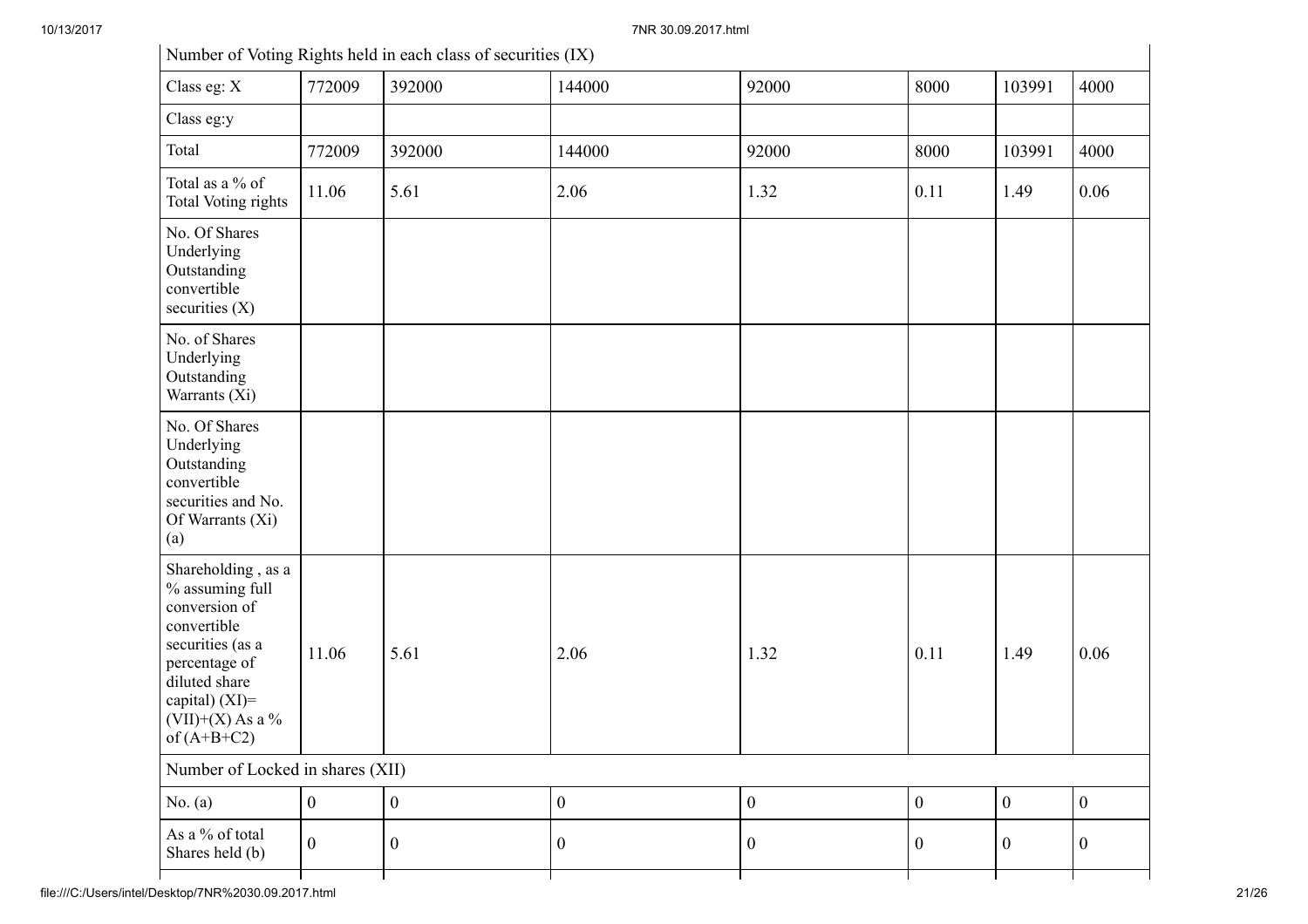10/13/2017 7NR 30.09.2017.html

| Number of equity<br>shares held in<br>dematerialized<br>form $(XIV)$ | 772009 | 392000 | 144000 | 92000 | 8000 | 103991 | 4000 |
|----------------------------------------------------------------------|--------|--------|--------|-------|------|--------|------|
| Reason for not providing PAN                                         |        |        |        |       |      |        |      |
| Reason for not<br>providing PAN                                      |        |        |        |       |      |        |      |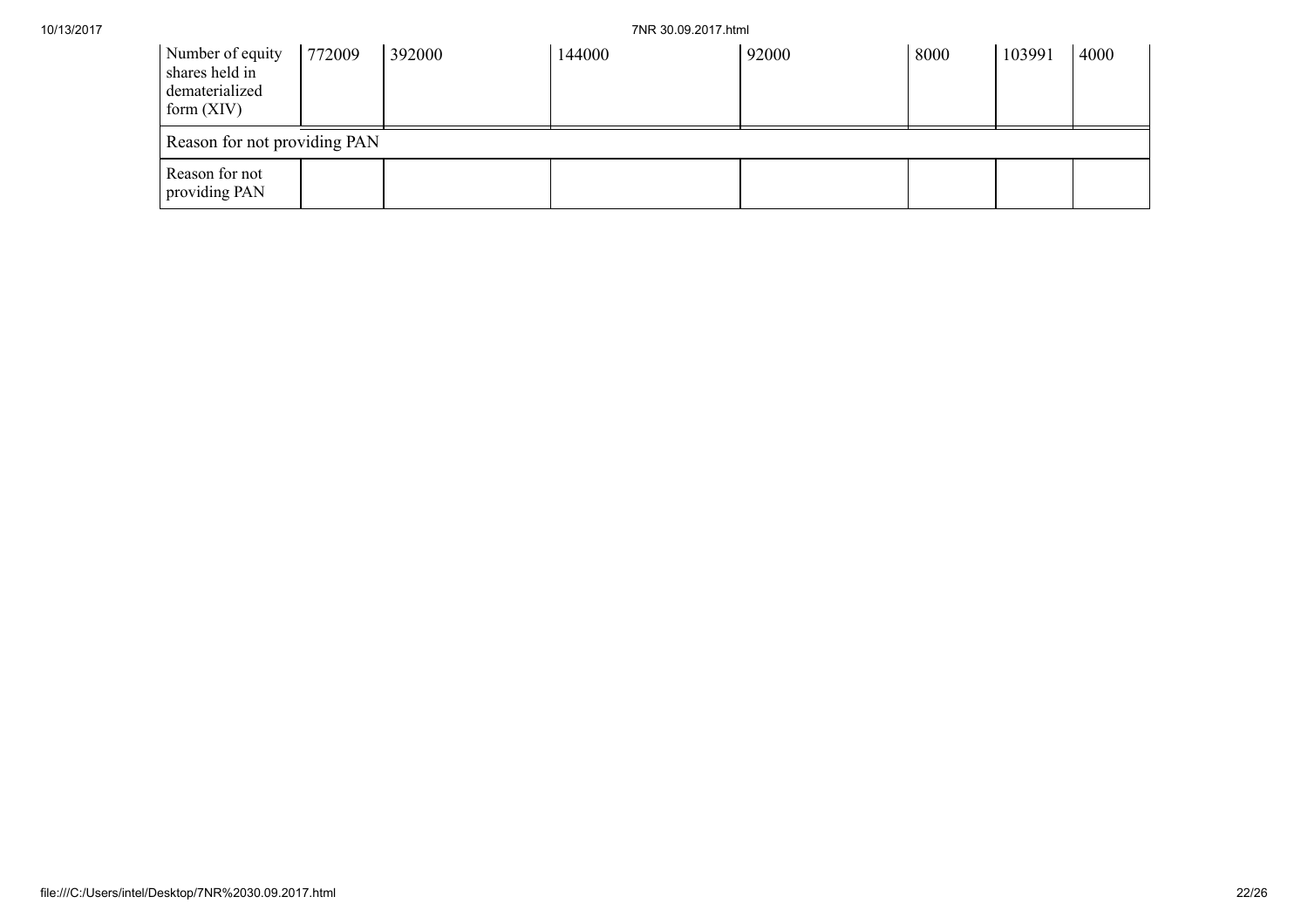| Any Other (specify)                                           |  |  |  |  |  |
|---------------------------------------------------------------|--|--|--|--|--|
|                                                               |  |  |  |  |  |
|                                                               |  |  |  |  |  |
|                                                               |  |  |  |  |  |
| Click here to go back                                         |  |  |  |  |  |
| Total                                                         |  |  |  |  |  |
| 25                                                            |  |  |  |  |  |
| 888000                                                        |  |  |  |  |  |
|                                                               |  |  |  |  |  |
|                                                               |  |  |  |  |  |
| 888000                                                        |  |  |  |  |  |
| 12.72                                                         |  |  |  |  |  |
| Number of Voting Rights held in each class of securities (IX) |  |  |  |  |  |
| 888000                                                        |  |  |  |  |  |
|                                                               |  |  |  |  |  |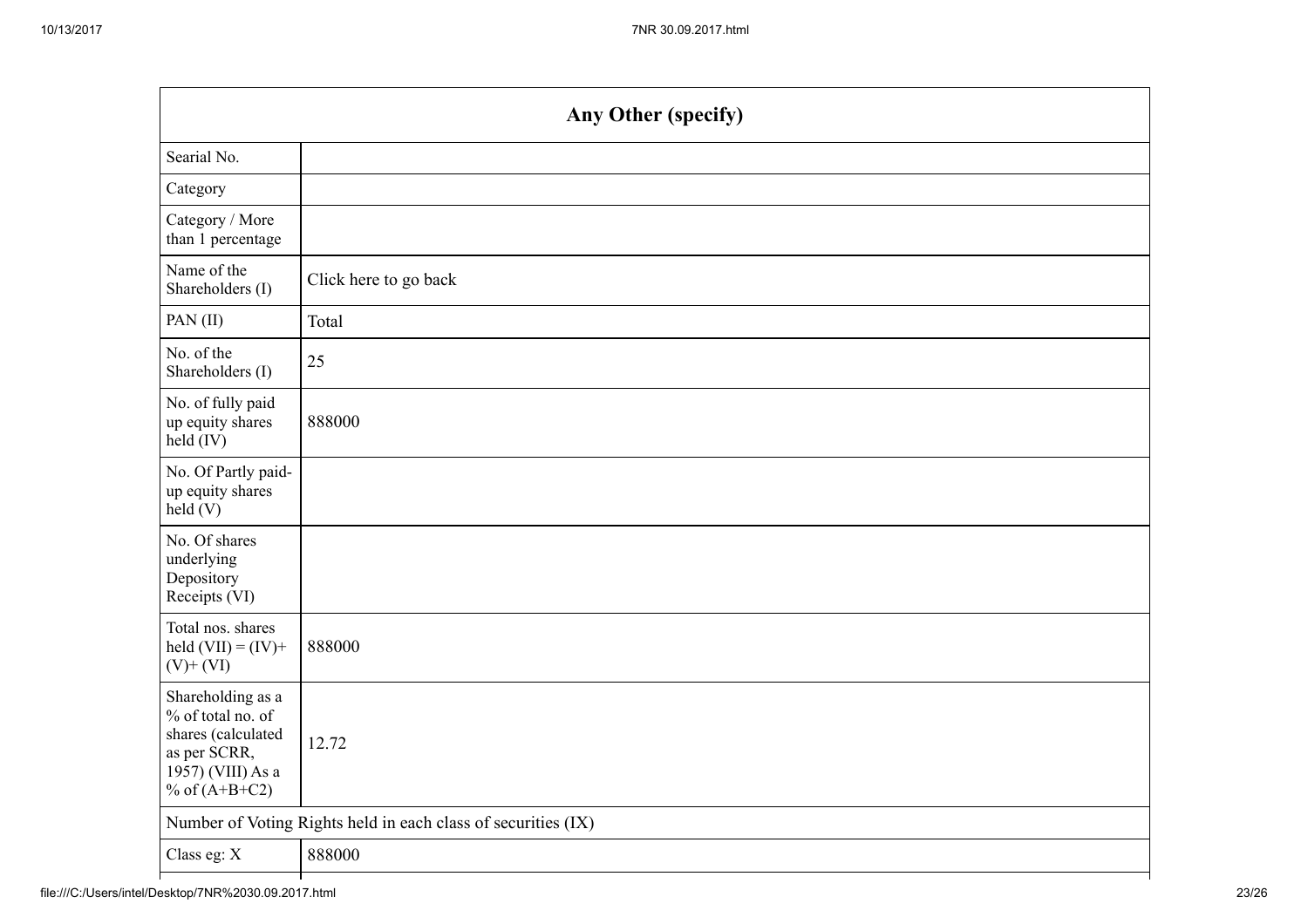| Class eg:y                                                                                                                                                                           |                  |
|--------------------------------------------------------------------------------------------------------------------------------------------------------------------------------------|------------------|
| Total                                                                                                                                                                                | 888000           |
| Total as a % of<br>Total Voting rights                                                                                                                                               | 12.72            |
| No. Of Shares<br>Underlying<br>Outstanding<br>convertible<br>securities $(X)$                                                                                                        |                  |
| No. of Shares<br>Underlying<br>Outstanding<br>Warrants (Xi)                                                                                                                          |                  |
| No. Of Shares<br>Underlying<br>Outstanding<br>convertible<br>securities and No.<br>Of Warrants (Xi)<br>(a)                                                                           |                  |
| Shareholding, as a<br>% assuming full<br>conversion of<br>convertible<br>securities (as a<br>percentage of<br>diluted share<br>capital) (XI)=<br>$(VII)+(X)$ As a %<br>of $(A+B+C2)$ | 12.72            |
| Number of Locked in shares (XII)                                                                                                                                                     |                  |
| No. $(a)$                                                                                                                                                                            | $\mathbf{0}$     |
| As a % of total<br>Shares held (b)                                                                                                                                                   | $\boldsymbol{0}$ |
| Number of equity<br>shares held in                                                                                                                                                   | 888000           |